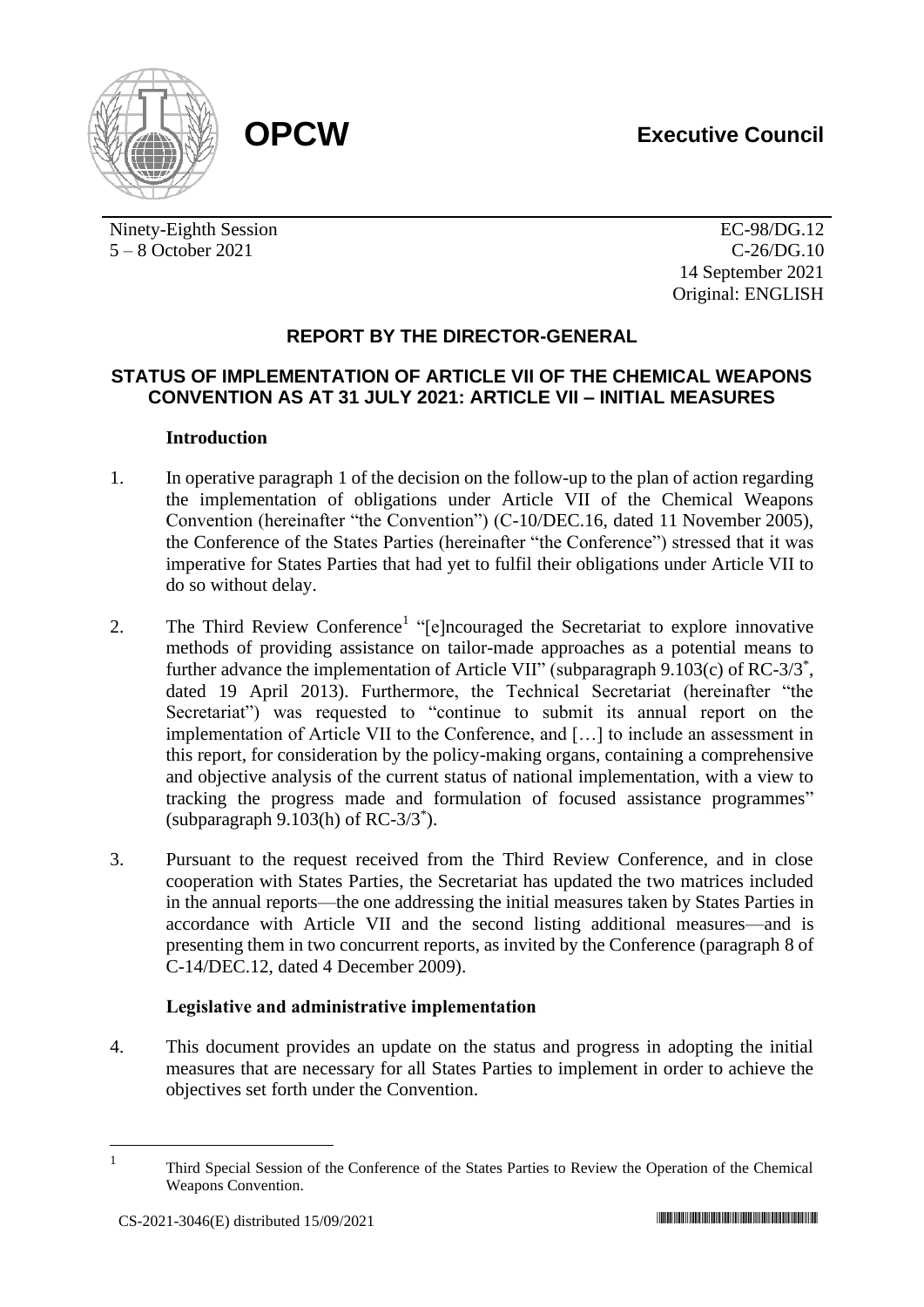EC-98/DG.12 C-26/DG.10 page 2

5. The information is based on the responses received from States Parties to the note verbale sent by the Secretariat on 8 March 2021 requesting them to provide updates on the status of implementation of Article VII and to fill in the matrices attached to the note verbale. As at the cut-off date of the current report, 105 States Parties had replied to the note verbale (Table 1).

| Albania                             | Algeria                          | Andorra                         |
|-------------------------------------|----------------------------------|---------------------------------|
| Antigua and Barbuda                 | Argentina                        | Armenia                         |
| Australia                           | Austria                          | <b>Bahrain</b>                  |
| Bangladesh                          | <b>Belarus</b>                   | Belgium                         |
| <b>Bhutan</b>                       | Bolivia (Plurinational State of) | Bosnia and Herzegovina          |
| <b>Brazil</b>                       | Bulgaria                         | <b>Burkina Faso</b>             |
| <b>Burundi</b>                      | Canada                           | Chile                           |
| China                               | Colombia                         | Costa Rica                      |
| Croatia                             | Cuba                             | <b>Czech Republic</b>           |
| Denmark                             | Dominica                         | Dominican Republic              |
| Ecuador                             | El Salvador                      | Estonia                         |
| Ethiopia                            | Finland                          | France                          |
| Georgia                             | Germany                          | Greece                          |
| Guatemala                           | Guyana                           | <b>Holy See</b>                 |
| Honduras                            | Hungary                          | Iceland                         |
| India                               | Iran (Islamic Republic of)       | Iraq                            |
| Ireland                             | Italy                            | Japan                           |
| Kenya                               | Lao People's Democratic Republic | Latvia                          |
| Liechtenstein                       | Lithuania                        | Luxembourg                      |
| Madagascar                          | Malaysia                         | Maldives                        |
| Mali                                | Mauritania                       | Mexico                          |
| Mongolia                            | Montenegro                       | Morocco                         |
| Netherlands                         | New Zealand                      | Nicaragua                       |
| Nigeria                             | Norway                           | Pakistan                        |
| Panama                              | Peru                             | Philippines                     |
| Poland                              | Portugal                         | Qatar                           |
| Republic of Korea                   | Republic of Moldova              | Romania                         |
| <b>Russian Federation</b>           | Saint Kitts and Nevis            | Samoa                           |
| Saudi Arabia                        | Serbia                           | Seychelles                      |
| Singapore                           | Slovakia                         | South Africa                    |
| Spain                               | Sri Lanka                        | Sudan                           |
| Sweden                              | Switzerland                      | Thailand                        |
| Turkey                              | Uganda                           | <b>United Arab Emirates</b>     |
| United Kingdom of Great             | United Republic of Tanzania      | <b>United States of America</b> |
| <b>Britain and Northern Ireland</b> |                                  |                                 |
| Uruguay                             | Uzbekistan                       | Venezuela (Bolivarian           |
|                                     |                                  | Republic of)                    |

### **TABLE 1: STATES PARTIES THAT SUBMITTED RESPONSES TO THE SECRETARIAT**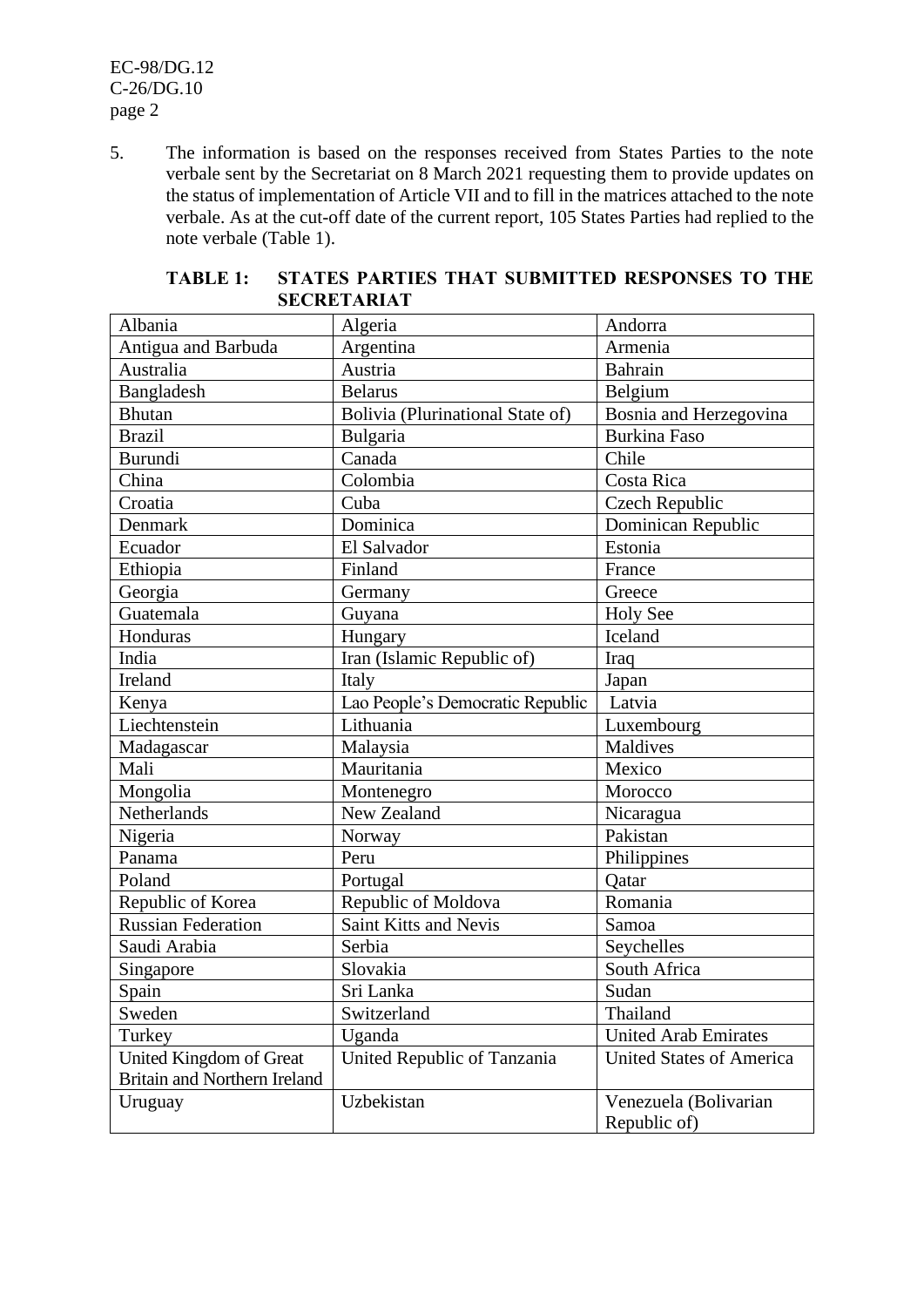6. The global status, as at 31 July 2021, of the relevant elements of legislative and administrative implementation is reflected in the tables below.

# **TABLE 2: OVERVIEW OF THE LEGISLATIVE IMPLEMENTATION OF THE CONVENTION**

| Article $VII(5)$ submission received   | 172 (89%)           |
|----------------------------------------|---------------------|
| Legislation covers initial measures    | $118(61\%)$ in full |
|                                        | $40(21\%)$ in part  |
| Legislation covers additional measures | 103(53%)            |
| Text of adopted measures provided      | 154 (80%)           |

### **TABLE 3: STATUS OF ELEMENTS OF LEGISLATIVE AND IMPLEMENTATION PURVIEW OF THE PRESENT REPORT (AS AT 31 JULY 2021)**

|                                |                                                 | <b>Number and Percentage</b>   |
|--------------------------------|-------------------------------------------------|--------------------------------|
|                                | <b>Indicators</b>                               | of States Parties Having       |
|                                |                                                 | <b>Implemented the Measure</b> |
|                                | <b>Definitions</b>                              |                                |
| <b>Chemical Weapons</b>        |                                                 | 136 (70%) in full              |
|                                |                                                 | $9(5\%)$ in part               |
| <b>Toxic Chemical</b>          |                                                 | 132 (68%) in full              |
|                                |                                                 | 10 (5%) in part                |
| Precursor                      |                                                 | 128 (66%) in full              |
|                                |                                                 | $9(5\%)$ in part               |
| <b>Purposes Not Prohibited</b> |                                                 | 129 (67%) in full              |
|                                |                                                 | 8 (4%) in part                 |
|                                | <b>Scheduled Chemicals Regime</b>               |                                |
| <b>Reporting on Transfers</b>  | Schedule 1                                      | 126 (65%) in full              |
|                                |                                                 | 11 $(6%)$ in part              |
|                                | Schedule 2                                      | 123 (64%) in full              |
|                                |                                                 | 13 (7%) in part                |
|                                | Schedule 3                                      | 124 (64%) in full              |
|                                |                                                 | 12 (6%) in part                |
|                                | <b>Prohibitions and Penalties</b>               |                                |
| Prohibitions                   | <b>Chemical Weapons</b>                         | 146 (76%) in full              |
|                                |                                                 | $6(3%)$ in part                |
|                                | <b>Scheduled Chemicals</b>                      | 130 (67%) in full              |
|                                |                                                 | 13 (7%) in part                |
| Penalties                      | <b>Chemical Weapons</b>                         | 142 (74%) in full              |
|                                |                                                 | $9(5\%)$ in part               |
|                                | <b>Scheduled Chemicals</b>                      | 130 (67%) in full              |
|                                |                                                 | 13 (7%) in part                |
|                                | <b>Other Initial Measures</b>                   |                                |
| Extraterritoriality            |                                                 | 124 (64%)                      |
| Legal basis for regulations    |                                                 | 128 (66%) in full              |
|                                |                                                 | $3(2%)$ in part                |
|                                | Establishment/Designation of National Authority | 192 (99%)                      |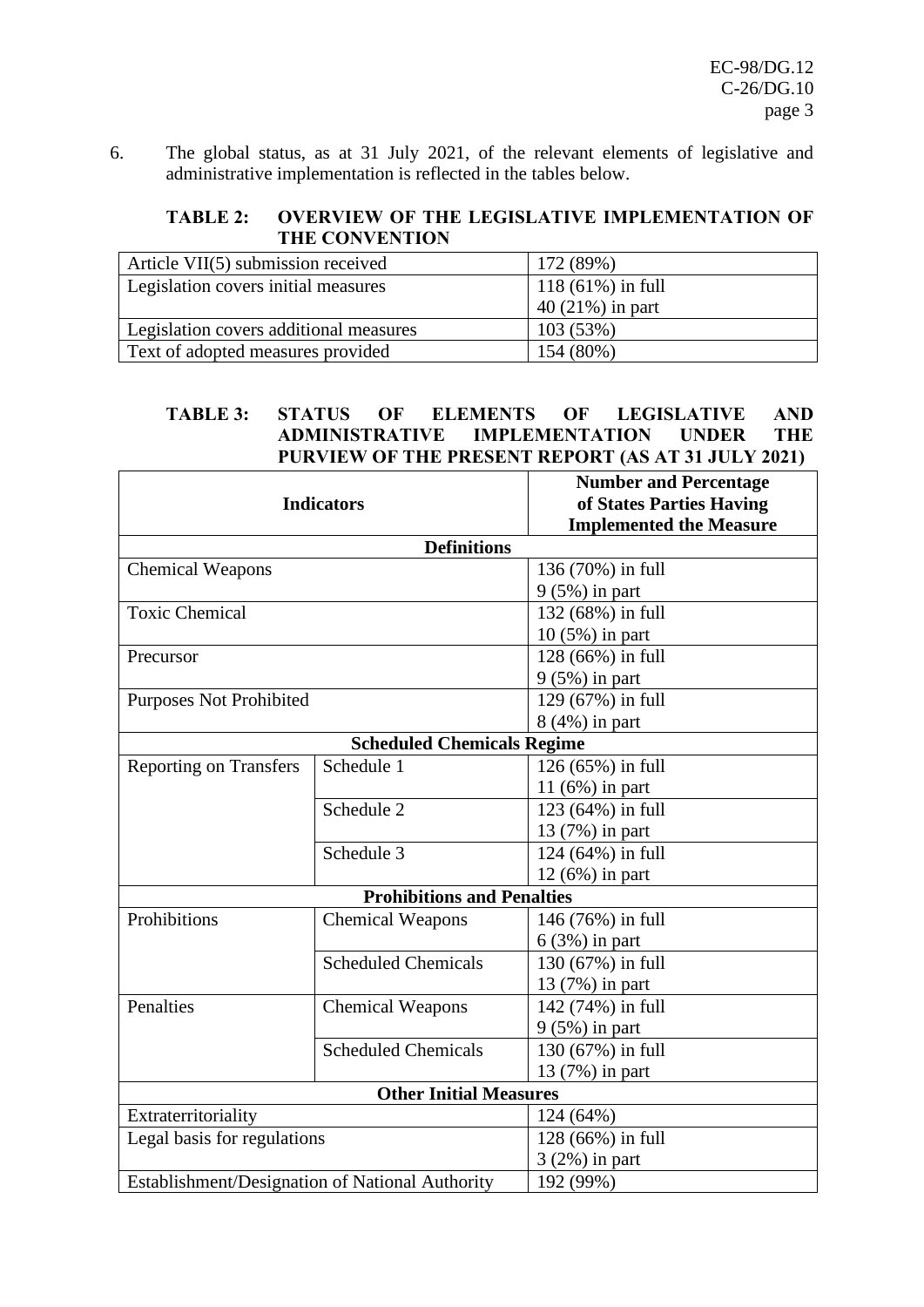### **TABLE 4: EXPLANATION OF COLUMN HEADINGS IN THE TABLES CONTAINED IN THE ANNEX TO THIS REPORT**

| <b>Column Heading</b>          |            | <b>Explanation</b>                                                                                                                                                                                                                                                                                                                                                                                                                                                                                                                                                     |
|--------------------------------|------------|------------------------------------------------------------------------------------------------------------------------------------------------------------------------------------------------------------------------------------------------------------------------------------------------------------------------------------------------------------------------------------------------------------------------------------------------------------------------------------------------------------------------------------------------------------------------|
|                                |            | <b>Definitions</b>                                                                                                                                                                                                                                                                                                                                                                                                                                                                                                                                                     |
| <b>Chemical Weapons</b>        |            | Indicates that the legislation of the State Party in question<br>contains a definition of chemical weapons that fully reflects the<br>meaning of <i>chemical weapons</i> as defined by paragraph 1 of<br>Article II of the Convention.                                                                                                                                                                                                                                                                                                                                 |
| <b>Toxic Chemical</b>          |            | Indicates that the legislation of the State Party in question<br>contains a definition of toxic chemical that fully reflects the<br>meaning of <i>toxic chemical</i> as defined by paragraph 2 of<br>Article II of the Convention.                                                                                                                                                                                                                                                                                                                                     |
| Precursor                      |            | Indicates that the legislation of the State Party in question<br>contains a definition of precursor that fully reflects the meaning<br>of <i>precursor</i> as defined by paragraph 3 of Article II of the<br>Convention.                                                                                                                                                                                                                                                                                                                                               |
| <b>Purposes Not Prohibited</b> |            | Indicates that the legislation of the State Party in question<br>contains a definition of purposes not prohibited that fully reflects<br>the meaning of <i>purposes not prohibited</i> under the Convention as<br>defined by paragraph 9 of Article II of the Convention.                                                                                                                                                                                                                                                                                              |
|                                |            | <b>Scheduled Chemicals Regime</b>                                                                                                                                                                                                                                                                                                                                                                                                                                                                                                                                      |
| Reporting<br>on Transfers      | Schedule 1 | "X" indicates that the national legislation ensures that the State Party<br>is in a position to fulfil the prior reporting requirements concerning<br>transfers of Schedule 1 chemicals (see paragraphs 5 and 5bis. of<br>Part VI of the Verification Annex to the Convention (hereinafter "the<br>Verification Annex")) and to provide all information that is to be<br>included in the declaration required by paragraph 6 of Part VI of the<br>Verification Annex and that a sanction is applicable in the event of<br>non-compliance by natural and legal persons. |
|                                | Schedule 2 | "X" indicates that the national legislation ensures that the State<br>Party is in a position to provide all transfer-related information<br>that is to be included in annual declarations required by<br>paragraph 1 and 2 of Part VII of the Verification Annex and that<br>a sanction is applicable in the event of non-compliance by<br>natural and legal persons.                                                                                                                                                                                                  |
|                                | Schedule 3 | "X" indicates that the national legislation ensures that the State<br>Party is in a position to provide all transfer-related information<br>that is to be included in declarations pursuant to paragraph 1 of<br>Part VIII of the Verification Annex and that a sanction is<br>applicable in the event of non-compliance by natural and legal<br>persons.                                                                                                                                                                                                              |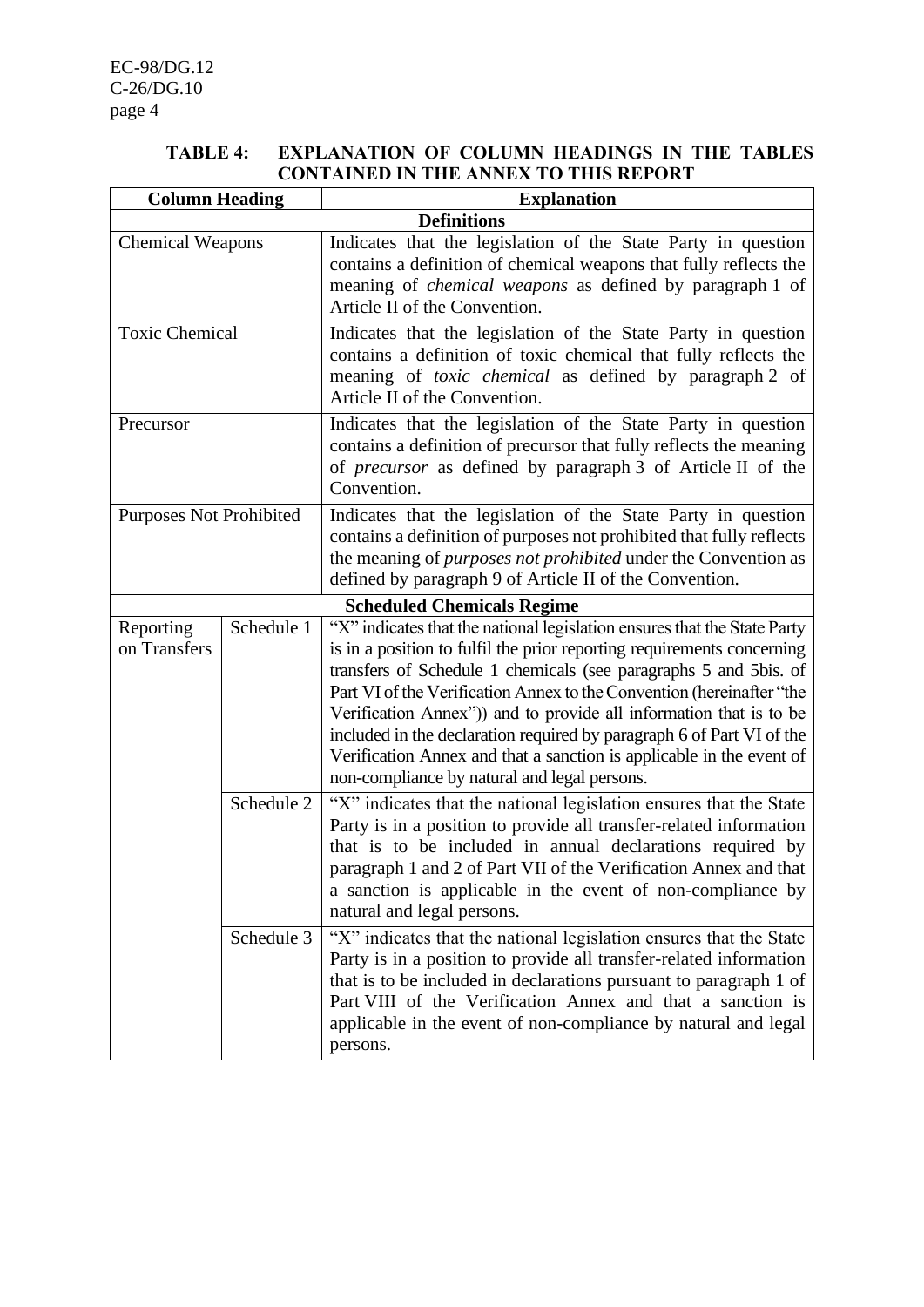| <b>Column Heading</b>                              |                                                                                                                                                                                                                                                                                    | <b>Explanation</b>                                                                                                                                                                                                                                                                                                                                                                                                                                                                                                                                                                                                                                                                                    |
|----------------------------------------------------|------------------------------------------------------------------------------------------------------------------------------------------------------------------------------------------------------------------------------------------------------------------------------------|-------------------------------------------------------------------------------------------------------------------------------------------------------------------------------------------------------------------------------------------------------------------------------------------------------------------------------------------------------------------------------------------------------------------------------------------------------------------------------------------------------------------------------------------------------------------------------------------------------------------------------------------------------------------------------------------------------|
|                                                    | <b>Prohibitions and Penalties</b>                                                                                                                                                                                                                                                  |                                                                                                                                                                                                                                                                                                                                                                                                                                                                                                                                                                                                                                                                                                       |
|                                                    | <b>Chemical Weapons</b>                                                                                                                                                                                                                                                            | <b>Scheduled Chemicals</b>                                                                                                                                                                                                                                                                                                                                                                                                                                                                                                                                                                                                                                                                            |
| Prohibition                                        | $\lq\lq X$<br>indicates<br>that<br>the<br>activities prohibited to States<br>Parties under paragraph 1 of<br>Article I of the Convention<br>are prohibited by that State<br>Party to natural and legal<br>persons in accordance with<br>subparagraph<br>1(a)<br>of<br>Article VII. | "X" indicates that the activities<br>prohibited to<br><b>States</b><br>Parties<br>under:<br>- paragraphs $1, 2, 3,$ and $4$ of<br>Part VI of the Verification<br>Annex (Schedule 1-related);<br>- paragraph 31 of Part VII of the<br><b>Verification Annex</b><br>(Schedule 2-related); $2$<br>- paragraph 26 of Part VIII of the<br>Verification Annex (i.e., the<br>export of Schedule 3 chemicals<br>to States not Party without<br>appropriate assurance that they<br>only<br>be<br>for<br>will<br>used<br>purposes not prohibited<br>under<br>the Convention); $3$ are prohibited<br>by that State Party to natural and<br>legal persons in accordance with<br>subparagraph 1(a) of Article VII. |
| Penalties                                          | "X" indicates that penal<br>sanctions are applicable in<br>the event of violation of the<br>above prohibitions.                                                                                                                                                                    | $\lq\lq X$ "<br>indicates<br>that<br>penal<br>sanctions are applicable in the<br>event of violation of the above<br>prohibitions.                                                                                                                                                                                                                                                                                                                                                                                                                                                                                                                                                                     |
|                                                    | <b>Other Initial Measures</b>                                                                                                                                                                                                                                                      |                                                                                                                                                                                                                                                                                                                                                                                                                                                                                                                                                                                                                                                                                                       |
| Extraterritoriality                                | persons possessing its nationality.                                                                                                                                                                                                                                                | "X" indicates that the State Party has extended its penal<br>legislation enacted to implement the prohibitions of the<br>Convention to any activity undertaken anywhere by natural                                                                                                                                                                                                                                                                                                                                                                                                                                                                                                                    |
| <b>Legal Basis for Regulations</b>                 |                                                                                                                                                                                                                                                                                    | "X" indicates that legislation of the State Party contains<br>provisions that enable the relevant ministries/governmental<br>departments to issue measures to regulate the production,<br>processing, and consumption of scheduled chemicals, and<br>measures detailing the verification and confidentiality regimes.                                                                                                                                                                                                                                                                                                                                                                                 |
| Establishment/Designation<br>of National Authority | have been designated on a purely interim basis.                                                                                                                                                                                                                                    | "X" indicates that a National Authority has been designated or<br>established. It should be noted that some National Authorities                                                                                                                                                                                                                                                                                                                                                                                                                                                                                                                                                                      |

Note: "(X)", that is, X in brackets, for any of the above indicators means that the measure has been partially implemented.

Please note that the prohibition of certain activities can also be imposed by legal measures other than direct prohibitions. For example, when a licensing regime in a State Party ensures that no natural or legal person will be permitted to carry out an activity that is prohibited to States Parties under the Convention, then the column for the prohibition will be checked with the indication "X".

<sup>2</sup> For exceptions, please refer to C-V/DEC.16, dated 17 May 2000.

<sup>3</sup> For exceptions, please refer to C-VI/DEC.10, dated 17 May 2001.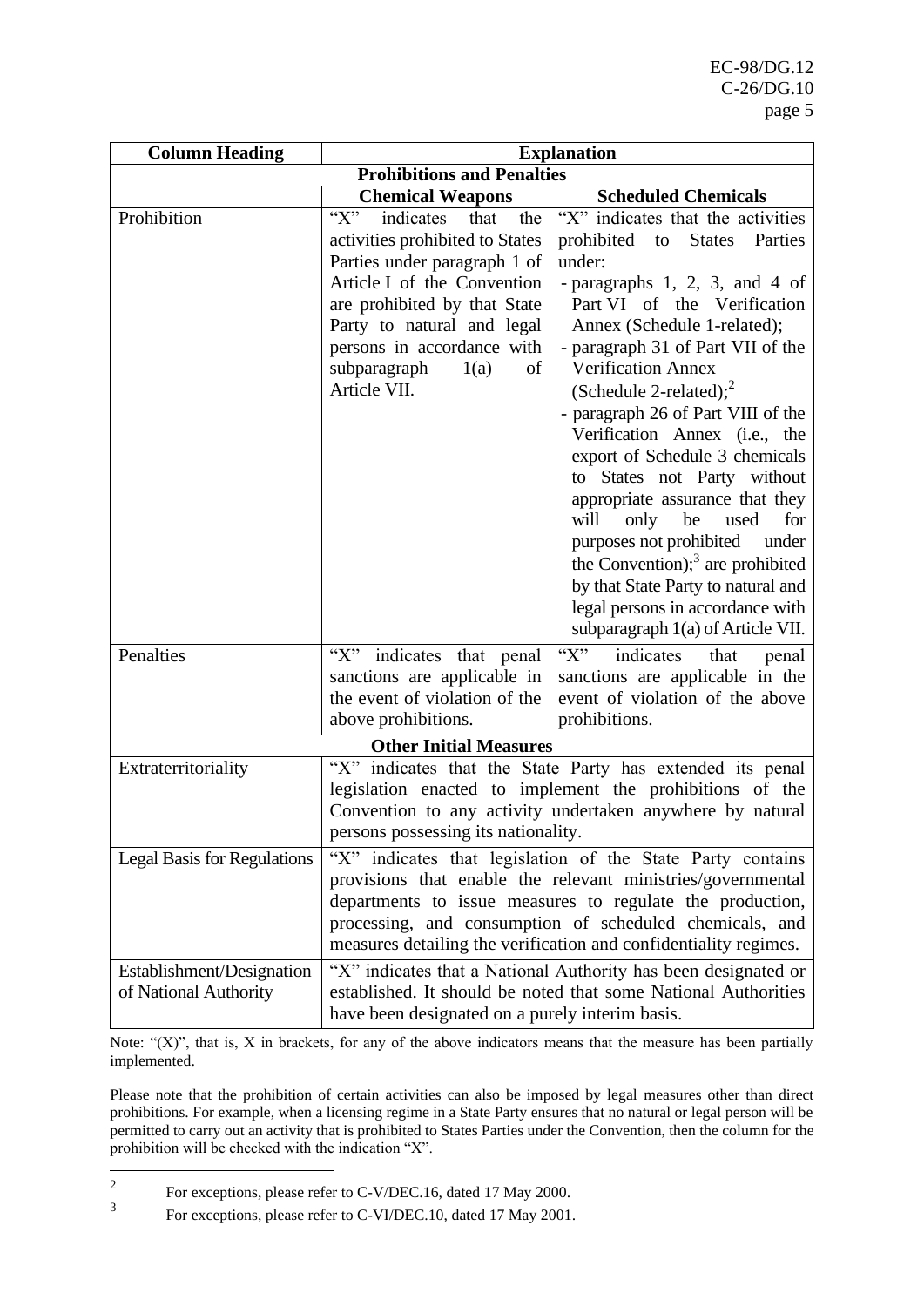EC-98/DG.12 C-26/DG.10 page 6

Annex (English only):

Status of Implementation of Article VII, Initial Measures by State Party, as at 31 July 2021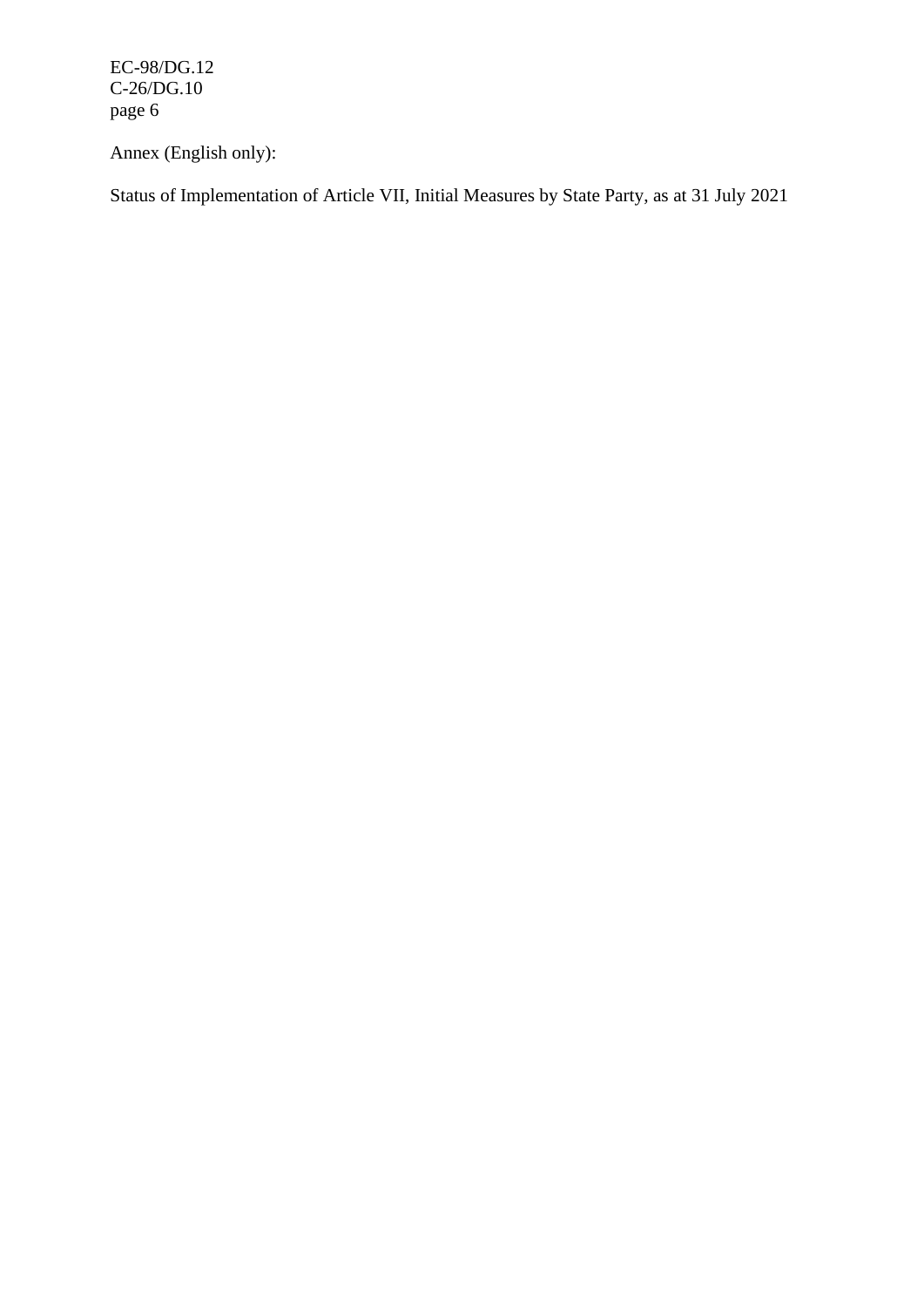**Annex**

# STATUS OF IMPLEMENTATION OF ARTICLE VII, INITIAL MEASURES BY STATE PARTY, AS AT 31 JULY 2021 **STATUS OF IMPLEMENTATION OF ARTICLE VII, INITIAL MEASURES BY STATE PARTY, AS AT 31 JULY 2021**

|                                   |                               | virodiuA lanoiisV 10<br>Establishment/Designation | ×           | ×            | ×       | ×       | ×      | ×                   | ×                         | ×        | ×         | ×              | ×                        | ×                  | ×              | ×          | $\times$           | ×              | ×       |
|-----------------------------------|-------------------------------|---------------------------------------------------|-------------|--------------|---------|---------|--------|---------------------|---------------------------|----------|-----------|----------------|--------------------------|--------------------|----------------|------------|--------------------|----------------|---------|
|                                   | <b>Other Initial Measures</b> | <b>Regulations</b><br>Legal Basis for             |             | X            | ×       |         | X      | ×                   | ×                         | X        | ×         | ×              | ×                        |                    | ×              | ×          |                    | X              | ×       |
|                                   |                               | Extraterritoriality                               |             | X            | ×       |         |        |                     | ×                         | X        | ×         | ×              | ×                        |                    |                | ×          |                    | ×              | ×       |
|                                   |                               | Scheduled Chemicals                               |             | ×            | ×       |         |        | ×                   | ×                         | ×        | ×         | ×              | ×                        |                    | ×              | ×          |                    | ×              | ×       |
|                                   | Penalties                     | Chemical Weapons                                  |             | X            | ×       | ×       |        | ×                   | ×                         | ×        | ×         | ×              | ×                        |                    | ×              | ×          |                    | ×              | ×       |
| <b>Prohibitions and Penalties</b> |                               | Scheduled Chemicals                               |             | X            | ×       |         |        |                     | ×                         | ×        | ×         | ×              | ×                        |                    | ×              | ×          |                    | ×              | ×       |
|                                   | Prohibitions                  | Chemical Weapons                                  |             | ×            | ×       | ×       |        |                     | X                         | ×        | ×         | ×              | ×                        |                    | ×              | ×          |                    | ×              | ×       |
|                                   | Transfers                     | $\epsilon$ ə $\mu$ pə $\mu$ ə $\kappa$            |             | ×            | ×       |         |        | ×                   | ×                         |          | ×         | ×              | ×                        |                    | ×              | ×          |                    | ×              | ×       |
| <b>Scheduled Chemicals Regime</b> | $\overline{\mathbf{g}}$       | $z$ ə $np$ əyə $s$                                |             | ×            | ×       |         |        | ×                   | ×                         |          | ×         | ×              | ×                        |                    | ×              | ×          |                    | ×              | ×       |
|                                   | Reporting                     | Schedule 1                                        |             | ×            | ×       |         |        | ×                   | ×                         | ×        | ×         | ×              | ×                        |                    | ×              | ×          |                    | ×              | ×       |
|                                   |                               | Purposes Not Prohibited                           |             | ×            | ×       | ×       |        |                     | ×                         | ×        | ×         | ×              | ×                        |                    | ×              | ×          |                    | ×              | ×       |
|                                   | Definitions                   | Precursor                                         |             | X            | X       | ×       |        | X                   | $\boldsymbol{\mathsf{X}}$ | X        | ×         | X              | $\bowtie$                |                    | X              | X          |                    | X              | ×       |
|                                   |                               | <b>Toxic Chemical</b>                             |             | ×            | ×       | ×       |        | ×                   | ×                         | ×        | ×         | ×              | ×                        |                    | ×              | ×          |                    | ×              | ×       |
|                                   |                               | Chemical Weapons                                  |             | X            | ×       | ×       |        | ×                   | ×                         | X        | ×         | ×              | ×                        |                    | ×              | ×          |                    | X              | ×       |
|                                   |                               | <b>State Party</b>                                | Afghanistan | Albania      | Algeria | Andorra | Angola | Antigua and Barbuda | Argentina                 | Armenia  | Australia | Austria        | Azerbaijan               | Bahamas            | Bahrain        | Bangladesh | <b>Barbados</b>    | <b>Belarus</b> | Belgium |
|                                   |                               |                                                   |             | $\dot{\sim}$ | $\sim$  | ₹       | s.     | Ġ                   |                           | $\infty$ | ö         | $\overline{0}$ | $\overline{\phantom{a}}$ | $\dot{\mathbf{c}}$ | $\dot{\omega}$ | 4          | $\dot{\mathbf{c}}$ | $\overline{6}$ | L.      |

EC-98/DG.12 C-26/DG.10 Annex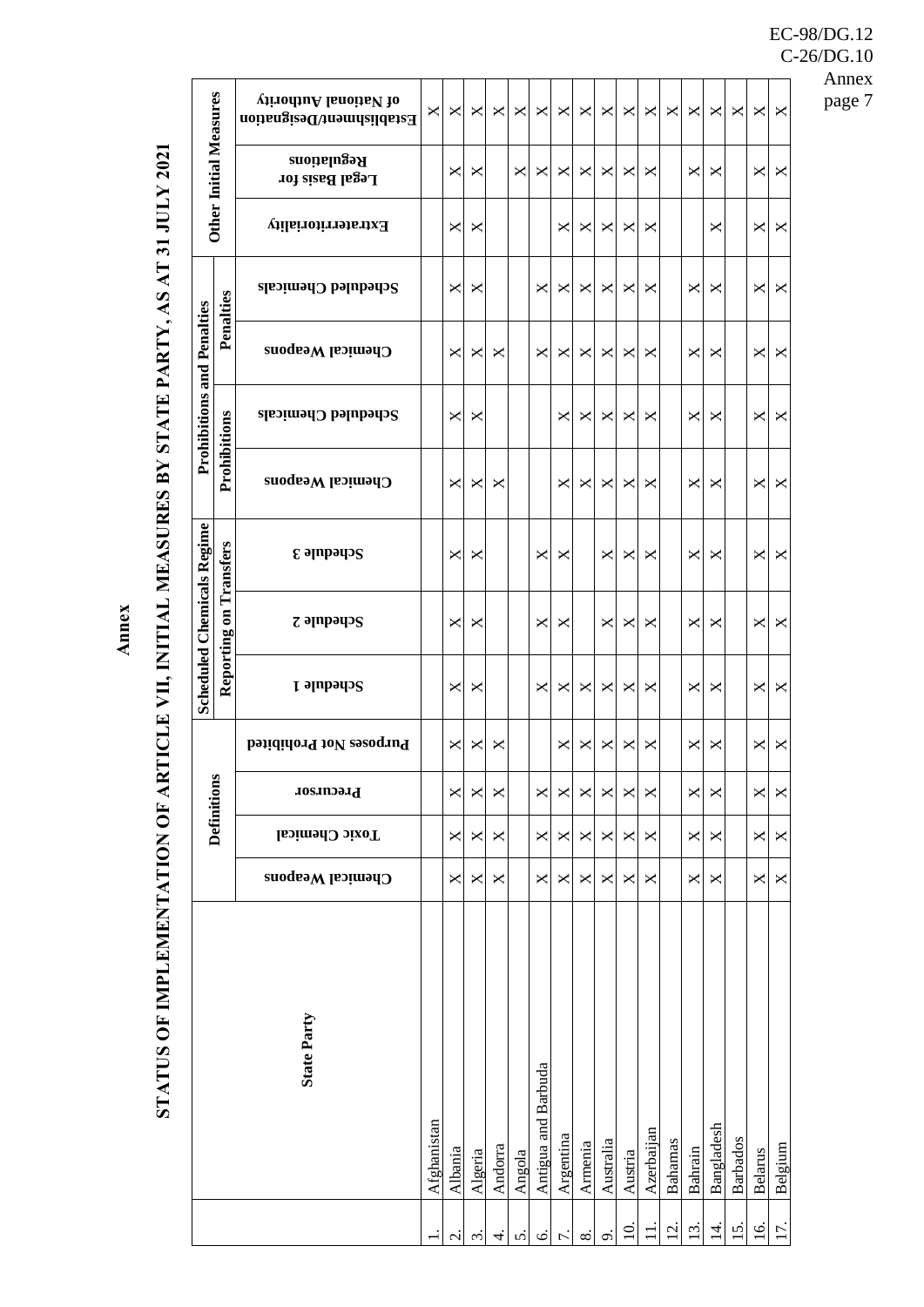|                                   |                               | virodiuA lanoiiaV 10<br>Establishment/Designation | ×                   | ×                   | ×      | ×                                | X                      | X              | ×             | ×                        | $\times$ | ×            | X            | ×          | $\times$                 | ×                 | ×      | $\boldsymbol{\mathsf{X}}$ | ×    | ×     | ×        | $\bowtie$ | X         |
|-----------------------------------|-------------------------------|---------------------------------------------------|---------------------|---------------------|--------|----------------------------------|------------------------|----------------|---------------|--------------------------|----------|--------------|--------------|------------|--------------------------|-------------------|--------|---------------------------|------|-------|----------|-----------|-----------|
|                                   | <b>Other Initial Measures</b> | <b>Regulations</b><br>Legal Basis for             | ×                   |                     |        | $\otimes$                        | X                      | ×              | ×             |                          | ×        | ×            | X            | ×          | $\otimes$                | ×                 | ×      | $\times$                  |      | ×     | ×        | ×         | ×         |
|                                   |                               | Extraterritoriality                               | ×                   |                     |        | $\otimes$                        |                        | $\mathsf{x}$   | ×             |                          | ×        | ×            | ×            |            | ×                        | ×                 | ×      | ×                         |      | ×     | ×        | ×         | ×         |
|                                   |                               | $S$ cheduled Chemicals                            | ×                   |                     |        | $\otimes$                        | X                      | ×              | ×             | ×                        | ×        | ×            | ×            | ×          | $\otimes$                | ×                 | ×      | X                         |      | ×     | ×        | ×         | ×         |
|                                   | Penalties                     | Chemical Weapons                                  | ×                   |                     |        | $\otimes$                        | X                      | $\pmb{\times}$ | ×             | ×                        | ×        | ×            | X            | ×          | X                        | ×                 | ×      | X                         |      | ×     | ×        | ×         | X         |
| <b>Prohibitions and Penalties</b> |                               | Scheduled Chemicals                               | ×                   |                     |        | $\otimes$                        | ×                      | ×              | ×             | ×                        | ×        | ×            | ×            | ×          | $\otimes$                | ×                 | ×      | ×                         |      | ×     | ×        | ×         | ×         |
|                                   | Prohibitions                  | Chemical Weapons                                  | ×                   |                     |        | ×                                | ×                      | ×              | ×             | ×                        | ×        | ×            | ×            | ×          | X                        | ×                 | ×      | X                         |      | ×     | ×        | ×         | X         |
|                                   | Transfers                     | $\epsilon$ ə $\mu$ pə $\mu$ ə $\kappa$            | ×                   |                     |        | $\otimes$                        | ×                      | $\times$       | ×             | ×                        | ×        | ×            | ×            | ×          | $\otimes$                | ×                 | ×      | ×                         |      | ×     | ×        | ×         | $\otimes$ |
| <b>Scheduled Chemicals Regime</b> |                               | $z$ ə $np$ əyə $s$                                | ×                   |                     |        | $\otimes$                        | X                      | ×              | ×             | ×                        | ×        | ×            | ×            | ×          | $\approx$                | ×                 | ×      | X                         |      | ×     | ×        | ×         | $\otimes$ |
|                                   | Reporting on                  | Schedule 1                                        | ×                   |                     |        | $\otimes$                        | ×                      | ×              | ×             | ×                        | ×        | ×            | X            | ×          | $\otimes$                | ×                 | ×      | ×                         |      | ×     | ×        | $\Join$   | $\otimes$ |
|                                   |                               | Purposes Not Prohibited                           | ×                   |                     | X      | $\otimes$                        | ×                      | ×              | ×             |                          | ×        | ×            | ×            | ×          | $\widetilde{\mathbf{X}}$ | ×                 | ×      | ×                         |      | ×     | ×        | ×         | ×         |
|                                   | <b>Definitions</b>            | Precursor                                         | ×                   |                     | ×      | $\otimes$                        | X                      | ×              | X             |                          | ×        | ×            | $\mathsf{X}$ | ×          | $\times$                 | ×                 | ×      | X                         |      | X     | $\times$ | ×         | ×         |
|                                   |                               | <b>Toxic Chemical</b>                             | ×                   |                     | X      | $\otimes$                        | X                      | ×              | ×             |                          | ×        | ×            | ×            | ×          | ×                        | ×                 | ×      | ×                         |      | ×     | ×        | ×         | ×         |
|                                   |                               | Chemical Weapons                                  | ×                   |                     | ×      | $\otimes$                        | X                      | $\times$       | ×             |                          | ×        | ×            | ×            | ×          | ×                        | ×                 | ×      | ×                         |      | ×     | ×        | ×         | ×         |
|                                   |                               | <b>State Party</b>                                | Belize              | Benin               | Bhutan | Bolivia (Plurinational State of) | Bosnia and Herzegovina | Botswana       | <b>Brazil</b> | <b>Brunei</b> Darussalam | Bulgaria | Burkina Faso | Burundi      | Cabo Verde | Cambodia                 | Cameroon          | Canada | Central African Republic  | Chad | Chile | China    | Colombia  | Comoros   |
|                                   |                               |                                                   | $\overline{\infty}$ | $\overline{\omega}$ | 20.    | $\overline{21}$ .                | $22$ .                 | 23.            | 24.           | 25.                      | 26.      | 27.          | 28.          | 29.        | 30.                      | $\overline{31}$ . | 32.    | 33.                       | 34.  | 35.   | 36.      | 37.       | 38.       |

EC-98/DG.12  $C-26/DG.10$ Annex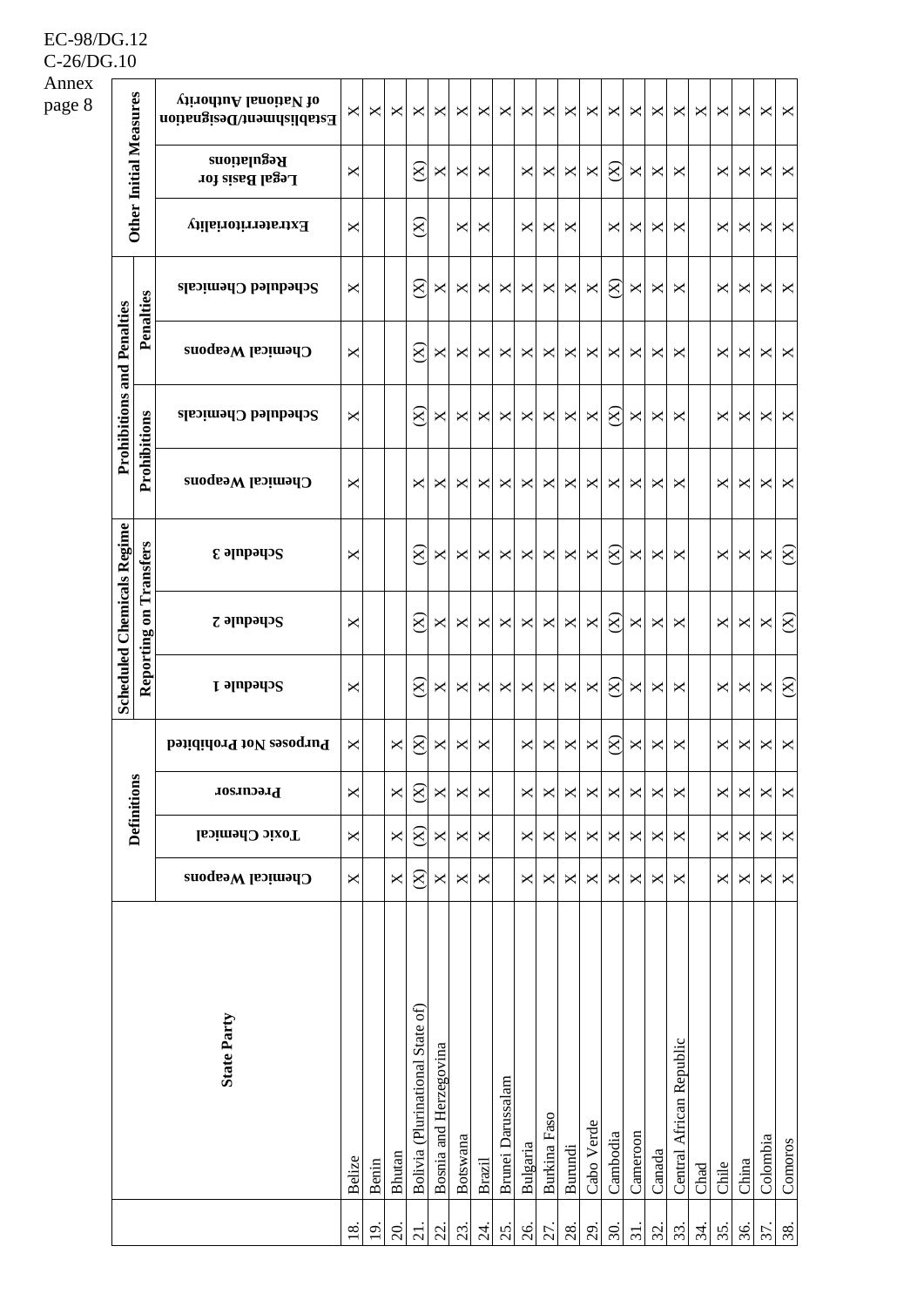|                                   |                               | virodiuA lanoiisV 10<br>Establishment/Designation | $\otimes$  | ×              | ×             | ×             | ×              | ×         | ×      | ×              | ×                                | ×            | ×             | ×        | ×                  | ×         | ×           | ×                 | ×       | ×       | ×        | ×              | ×   |
|-----------------------------------|-------------------------------|---------------------------------------------------|------------|----------------|---------------|---------------|----------------|-----------|--------|----------------|----------------------------------|--------------|---------------|----------|--------------------|-----------|-------------|-------------------|---------|---------|----------|----------------|-----|
|                                   | <b>Other Initial Measures</b> | <b>Regulations</b><br>Legal Basis for             | $(\Sigma)$ | ×              | ×             | ×             | ×              | ×         | ×      | ×              |                                  | ×            |               | ×        |                    | $\otimes$ |             |                   |         | ×       |          | ×              | ×   |
|                                   |                               | Extraterritoriality                               | ×          |                | ×             |               | ×              | ×         | ×      | ×              |                                  | ×            |               |          |                    |           | ×           |                   |         | ×       |          | ×              | ×   |
|                                   |                               | $S$ cheduled Chemicals                            |            | ×              | ×             | $\times$      | ×              | ×         | ×      | ×              |                                  | ×            |               | ×        |                    | $\otimes$ |             |                   |         | ×       |          | ×              | ×   |
|                                   | Penalties                     | Chemical Weapons                                  | ×          | ×              | ×             | ×             | ×              | ×         | ×      | ×              |                                  | ×            |               |          | $\otimes$          | ×         | ×           |                   |         | ×       |          | X              | ×   |
| <b>Prohibitions and Penalties</b> |                               | Scheduled Chemicals                               | ×          | ×              | ×             | $\times$      | ×              | ×         | ×      | ×              |                                  | ×            |               | ×        |                    | $\otimes$ |             |                   |         | ×       |          | ×              | ×   |
|                                   | Prohibitions                  | Chemical Weapons                                  | ×          | ×              | ×             | ×             | ×              | ×         | ×      | ×              |                                  | ×            |               |          | $\otimes$          | ×         | ×           |                   |         | ×       |          | ×              | ×   |
|                                   | Transfers                     | $\epsilon$ əlubədə $\epsilon$                     | ×          | ×              | ×             | ×             | ×              | ×         | ×      | ×              |                                  | ×            |               |          |                    | $\otimes$ |             |                   |         | ×       |          | ×              | ×   |
| <b>Scheduled Chemicals Regime</b> |                               | $z$ ə $np$ əyə $s$                                |            | ×              | ×             | ×             | ×              | ×         | ×      | ×              | $\otimes$                        | ×            |               |          |                    | $\approx$ |             |                   |         | ×       |          | ×              | ×   |
|                                   | Reporting on                  | Schedule 1                                        |            | ×              | ×             | $\times$      | ×              | ×         | ×      | ×              | 8)                               | ×            |               |          |                    | $\approx$ |             |                   |         | ×       |          | $\times$       | ×   |
|                                   |                               | Purposes Not Prohibited                           | ×          | ×              | ×             | ×             | ×              | ×         | ×      | ×              |                                  | ×            |               |          |                    |           |             |                   |         | ×       |          | ×              | ×   |
|                                   | <b>Definitions</b>            | Precursor                                         | X          | ×              | X             | X             | $\pmb{\times}$ | ×         | X      | X              |                                  | $\mathsf{X}$ |               | X        |                    |           |             |                   |         | X       |          | $\mathsf{X}$   | X   |
|                                   |                               | <b>Toxic Chemical</b>                             | ×          | ×              | ×             | $\times$      | $\pmb{\times}$ | ×         | ×      | X              |                                  | X            |               | ×        |                    | ×         |             |                   |         | ×       |          | ×              | X   |
|                                   |                               | Chemical Weapons                                  | X          | ×              | $\bowtie$     | $\times$      | ×              | ×         | ×      | ×              |                                  | $\mathsf{X}$ |               |          |                    | $\otimes$ |             |                   |         | ×       |          | $\pmb{\times}$ | X   |
|                                   |                               | <b>State Party</b>                                | Congo      | Cook Islands   | Costa Rica    | Côte d'Ivoire | Croatia        | Cuba      | Cyprus | Czech Republic | Democratic Republic of the Congo | Denmark      | Djibouti      | Dominica | Dominican Republic | Ecuador   | El Salvador | Equatorial Guinea | Eritrea | Estonia | Eswatini | Ethiopia       | ËÏ  |
|                                   |                               |                                                   | 39.        | $\overline{4}$ | $\frac{1}{4}$ | $\frac{1}{4}$ | 43.            | $\dot{4}$ | 45.    | 46.            | 47.                              | $48$ .       | $\frac{9}{4}$ | 50.      | $\overline{5}$     | 52.       | 53.         | 54.               | 55.     | 56.     | 57.      | 58.            | 59. |

Annex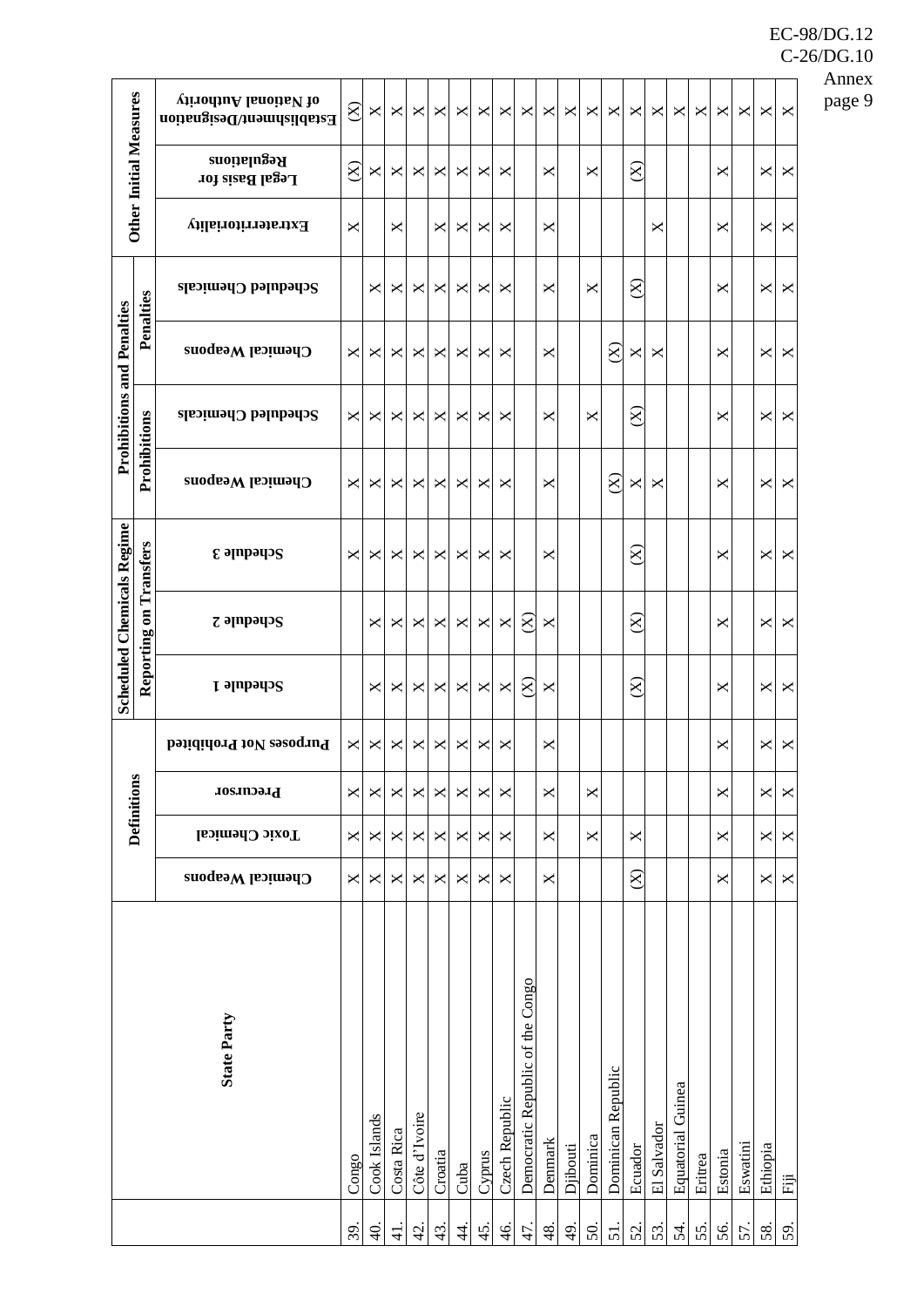| Annex<br>page 10 |                                   |                        | virodiuA lanoiisV 10<br>Establishment/Designation | ×              | ×              | ×         |        | X            | ×        | ×           | X      | ×        | ×         | ×      | ×                | ×         | ×     | ×              | ×        | ×        | ×        | ×              | ×              | X                          |
|------------------|-----------------------------------|------------------------|---------------------------------------------------|----------------|----------------|-----------|--------|--------------|----------|-------------|--------|----------|-----------|--------|------------------|-----------|-------|----------------|----------|----------|----------|----------------|----------------|----------------------------|
|                  |                                   | Other Initial Measures | <b>Regulations</b><br>Legal Basis for             | ×              | ×              | ×         |        | X            | ×        |             | ×      | ×        |           |        |                  | ×         |       | ×              | ×        | ×        |          | ×              | $\bowtie$      | X                          |
|                  |                                   |                        | Extraterritoriality                               | ×              | ×              | ×         |        | X            | ×        | $\infty$    | X      | ×        | ×         |        |                  | ×         |       | ×              |          | ×        | ×        | ×              | $\bowtie$      | X                          |
|                  |                                   |                        | Scheduled Chemicals                               | ×              | ×              | ×         |        | $\times$     | $\times$ | $\infty$    | X      | $\times$ | $\otimes$ |        |                  |           |       | ×              | ×        | ×        |          | ×              | $\bowtie$      | $\times$                   |
|                  |                                   | Penalties              | Chemical Weapons                                  | ×              | ×              | ×         |        | $\times$     | $\times$ | $\infty$    | ×      | ×        | X         |        |                  | ×         |       | ×              | ×        | ×        | ×        | ×              | $\bowtie$      | $\boldsymbol{\mathsf{X}}$  |
|                  | <b>Prohibitions and Penalties</b> |                        | Scheduled Chemicals                               | ×              | ×              | ×         |        | X            | ×        | $8^{\circ}$ | X      | $\times$ | $\otimes$ |        |                  |           |       | ×              | ×        | ×        |          | ×              | $\Join$ $\mid$ | X                          |
|                  |                                   | Prohibitions           | Chemical Weapons                                  | ×              | ×              | ×         |        | X            | $\times$ | $\infty$    | ×      | ×        | ×         |        |                  | $\otimes$ |       | X              | ×        | ×        | ×        | ×              | $\bowtie$      | $\mathsf{X}$               |
|                  |                                   | Transfers              | $\epsilon$ ə $\mu$ pə $\mu$ ə $\kappa$            | ×              | ×              | ×         |        | $\times$     | X        | $\infty$    | ×      | $\times$ |           |        |                  |           |       | X              | ×        | X        |          | ×              |                | $\times$ $\times$          |
|                  | <b>Scheduled Chemicals Regime</b> | Reporting on           | $z$ ə $np$ əyə $s$                                | ×              | ×              | ×         |        | X            | $\times$ | $\infty$    | X      | $\times$ |           |        |                  |           |       | ×              | ×        | ×        |          | ×              | ×ı             | $\mathsf{X}$               |
|                  |                                   |                        | Schedule 1                                        | ×              | ×              | ×         |        | X            | $\times$ | $8^{\circ}$ | ×      | $\times$ |           |        |                  |           |       | ×              | ×        | ×        |          | ×              | ⊠              | $\mathsf{X}$               |
|                  |                                   |                        | Purposes Not Prohibited                           | $\pmb{\times}$ | X              | $\infty$  |        | ×            | $\times$ |             | ×      | ×        |           |        |                  | ×         |       | ×              | ×        | ×        |          | $\pmb{\times}$ | $\bowtie$      | $\times$                   |
|                  |                                   | <b>Definitions</b>     | Precursor                                         | $\pmb{\times}$ | X              | $\otimes$ |        | X            | $\times$ |             | X      | $\times$ |           |        |                  | ×         |       | $\pmb{\times}$ | X        | X        |          | ×              | $\times$       | X                          |
|                  |                                   |                        | Toxic Chemical                                    | X              | $\pmb{\times}$ | $\otimes$ |        | $\mathsf{X}$ | ×        |             | X      | $\times$ |           |        |                  | X         |       | ×              | ×        | $\times$ |          | ×              | ×              | X                          |
|                  |                                   |                        | Chemical Weapons                                  | ×              | X              | $\otimes$ |        | $\mathsf{X}$ | ×        |             | X      | X        | X         |        |                  | ×         |       | X              | X        | $\times$ | $\times$ | ×              | ×              | X                          |
|                  |                                   |                        | <b>State Party</b>                                | Finland        | France         | Gabon     | Gambia | Georgia      | Germany  | Ghana       | Greece | Grenada  | Guatemala | Guinea | Guinea-Bissau    | Guyana    | Haiti | Holy See       | Honduras | Hungary  | Iceland  | India          | Indonesia      | Iran (Islamic Republic of) |
|                  |                                   |                        |                                                   | $\mathcal{S}$  | 61.            | 62.       | 63.    | Ŝ.           | 65.      | 66.         | 67.    | 68.      | 69.       | 70.    | $\overline{7}$ . | 72.       | 73.   | 74.            | 75.      | 76.      | 77.      | 78.            | 79.            | 80                         |

EC-98/DG.12  $C-26/DG.10$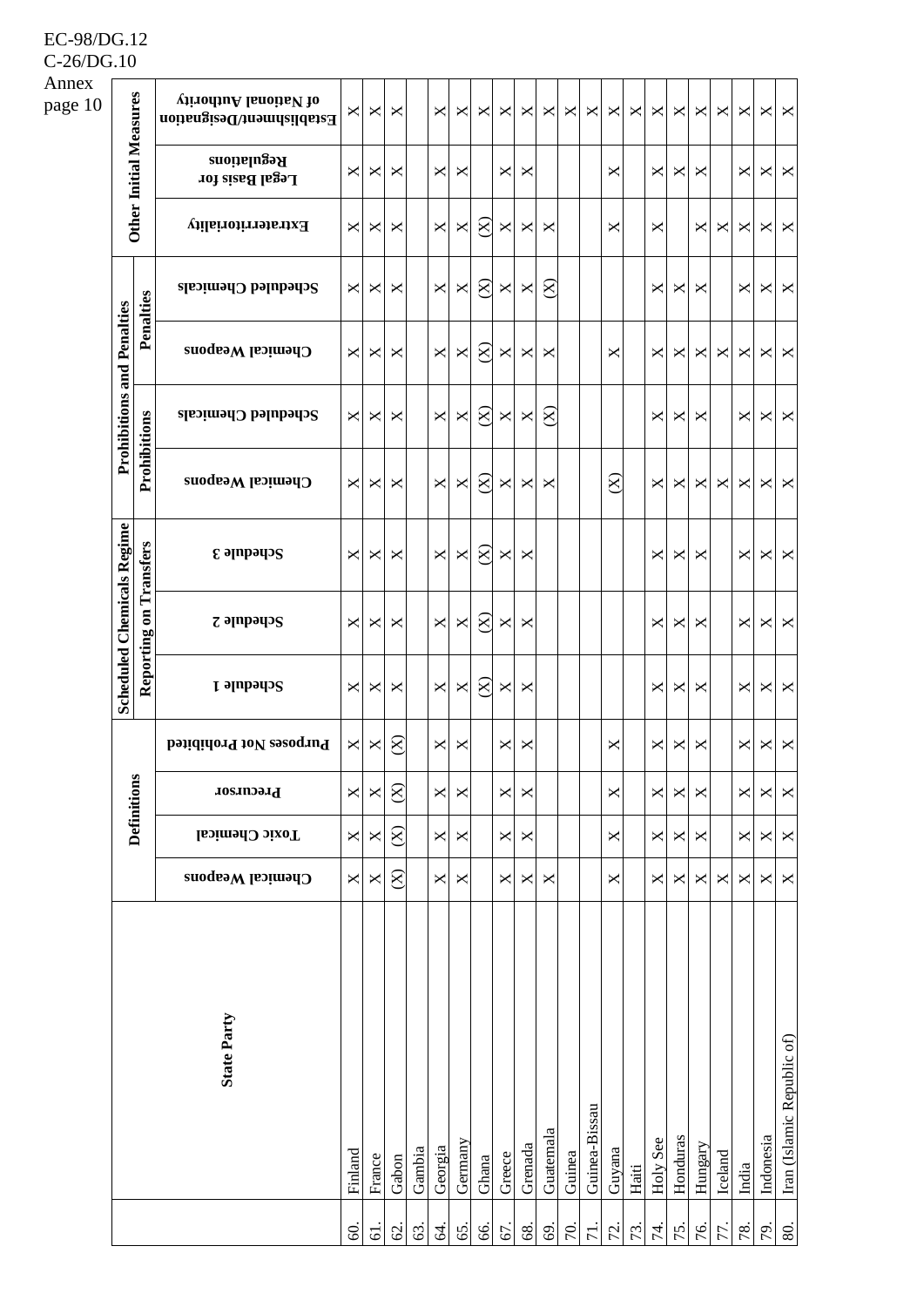|                                   |                               | virodiuA lanoiiaV 10<br>Establishment/Designation | ×            | ×       | ×     | X       | $\times$       | ×      | ×          | ×     | ×                      | ×              | ×              | ×                                | ×        | $\times$   | ×       | X                        | $\times$ | ×             | ×         | ×          | ×          |
|-----------------------------------|-------------------------------|---------------------------------------------------|--------------|---------|-------|---------|----------------|--------|------------|-------|------------------------|----------------|----------------|----------------------------------|----------|------------|---------|--------------------------|----------|---------------|-----------|------------|------------|
|                                   | <b>Other Initial Measures</b> | <b>Regulations</b><br>Legal Basis for             | ×            | ×       | ×     |         | X              | ×      | ×          |       | ×                      |                | $\otimes$      | ×                                | ×        |            | ×       | ×                        |          | ×             | ×         | ×          | ×          |
|                                   |                               | Extraterritoriality                               |              | ×       | ×     |         | ×              | ×      | $8\,$      |       | ×                      | ×              | $\otimes$      | ×                                | ×        |            | ×       | ×                        |          | ×             | ×         | ×          | ×          |
|                                   |                               | Scheduled Chemicals                               | ×            | ×       | ×     |         | $\times$       | ×      | ×          |       | ×                      |                | ×              | ×                                | ×        |            | ×       | ×                        |          | ×             | ×         | ×          | ×          |
|                                   | Penalties                     | Chemical Weapons                                  | ×            | ×       | ×     |         | ×              | ×      | ×          |       | ×                      |                | ×              | $\otimes$                        | X        |            | ×       | ×                        |          | ×             | ×         | ×          | ×          |
| <b>Prohibitions and Penalties</b> |                               | Scheduled Chemicals                               | ×            | ×       | ×     |         | ×              | ×      | ×          |       | ×                      |                | ×              | ×                                | ×        |            | ×       | ×                        |          | ×             | ×         | ×          | ×          |
|                                   | Prohibitions                  | Chemical Weapons                                  | ×            | ×       | ×     |         | ×              | ×      | ×          |       | ×                      | ×              | ×              | ×                                | ×        |            | ×       | ×                        |          | ×             | ×         | ×          | ×          |
|                                   | Transfers                     | $\epsilon$ ə $\mu$ pə $\eta$ s                    | ×            | ×       | ×     |         | ×              | ×      | ×          |       | $\otimes$              |                | ×              | ×                                | ×        |            | ×       | $\otimes$                |          | X             | ×         | ×          | ×          |
| <b>Scheduled Chemicals Regime</b> |                               | $z$ ə $np$ əyə $s$                                | ×            | ×       | ×     |         | ×              | ×      | ×          |       | $\rm \overline{\rm 8}$ |                | X              | ×                                | ×        |            | ×       | $\widetilde{\mathbf{X}}$ |          | ×             | ×         | ×          | ×          |
|                                   | Reporting on                  | Schedule 1                                        | ×            | ×       | ×     |         | ×              | ×      | ×          |       | ×                      |                | ×              | ×                                | ×        |            | ×       | ×                        |          | ×             | ×         | ×          | ×          |
|                                   |                               | Purposes Not Prohibited                           | ×            | ×       | ×     |         | ×              | ×      | ×          |       | ×                      |                | $8\,$          | ×                                | ×        |            | ×       | ×                        |          | ×             | ×         | ×          | ×          |
|                                   | <b>Definitions</b>            | Precursor                                         | $\mathsf{X}$ | X       | X     |         | $\pmb{\times}$ | ×      | ×          |       | X                      |                | $\otimes$      |                                  | $\times$ |            | ×       | X                        |          | X             | X         | X          | ×          |
|                                   |                               | <b>Toxic Chemical</b>                             | ×            | ×       | X     |         | ×              | ×      | ×          |       | X                      |                | $\otimes$      | $\otimes$                        | X        |            | ×       | ×                        |          | ×             | ×         | ×          | ×          |
|                                   |                               | Chemical Weapons                                  | $\bowtie$    | ×       | X     |         | ×              | ×      | ×          |       | ×                      | $\pmb{\times}$ | $\otimes$      | $\otimes$                        | ×        |            | ×       | ×                        |          | ×             | ×         | ×          | ×          |
|                                   |                               | <b>State Party</b>                                | Iraq         | Ireland | Italy | Jamaica | Japan          | Jordan | Kazakhstan | Kenya | Kiribati               | Kuwait         | Kyrgyzstan     | Lao People's Democratic Republic | Latvia   | Lebanon    | Lesotho | Liberia                  | Libya    | Liechtenstein | Lithuania | Luxembourg | Madagascar |
|                                   |                               |                                                   | 81.          | 82.     | 83.   | 84.     | 85.            | 86.    | 87.        | 88.   | 89.                    | $\infty$       | $\overline{5}$ | 92.                              | 93.      | $\ddot{a}$ | 95.     | 96.                      | 57.      | 98.           | 99.       | 100        | 101.       |

 $C-26/DG.10$ Annex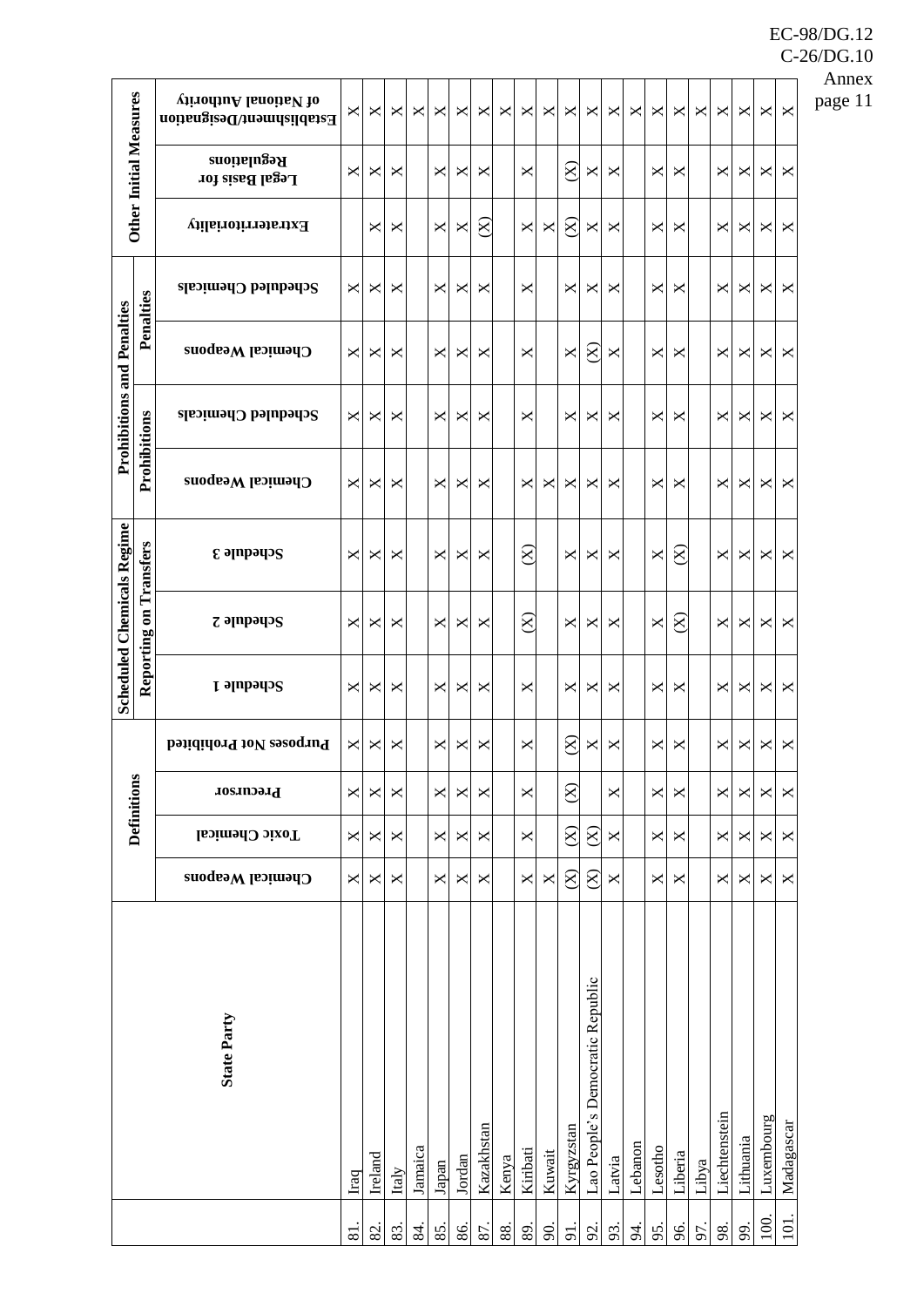| Annex   |                                   |              |                                                   |                                                                                       |                       |           |      |                       |                  |             |           |           |                                  |                       |                 |                       |            |            |         |         |       |           |                   |                   |
|---------|-----------------------------------|--------------|---------------------------------------------------|---------------------------------------------------------------------------------------|-----------------------|-----------|------|-----------------------|------------------|-------------|-----------|-----------|----------------------------------|-----------------------|-----------------|-----------------------|------------|------------|---------|---------|-------|-----------|-------------------|-------------------|
| page 12 |                                   |              | virodiuA lanoiisV to<br>Establishment/Designation | $\mathsf{X}% _{T}=\mathsf{Y}_{T}\!\left( a,b\right) ,\ \mathsf{Y}_{T}=\mathsf{Y}_{T}$ | ×                     | $\otimes$ | ×    | ×                     | ×                | ×           | ×         | X         | ×                                | ×                     | ×               | $\times$              | ×          | ×          | X       | ×       | ×     | ×         | $\times$ $\times$ |                   |
|         | <b>Other Initial Measures</b>     |              | <b>Regulations</b><br>Legal Basis for             |                                                                                       | ×                     | $\otimes$ | ×    | X                     |                  | $8^{\circ}$ | ×         | ×         | ×                                | ×                     | ×               | ×                     | ×          |            |         |         |       | $\approx$ | $\Join$ $\mid$    | X                 |
|         |                                   |              | Extraterritoriality                               |                                                                                       | ×                     | $\otimes$ | ×    | ×                     |                  | $\otimes$   | ×         | ×         | ×                                | ×                     |                 | $\times$              | ×          |            |         |         |       | $\otimes$ | ×                 | $\mathsf{X}$      |
|         |                                   |              | $S$ cheduled Chemicals                            |                                                                                       | ×                     | $\otimes$ | ×    | ×                     |                  | $\otimes$   | ×         | ×         | ×                                | ×                     | ×               | $\times$              | ×          |            | $8\,$   |         |       |           |                   | $\times$          |
|         |                                   | Penalties    | Chemical Weapons                                  |                                                                                       | $\times$              | $\otimes$ | ×    | X                     |                  | $\otimes$   | ×         | ×         | ×                                | ×                     | ×               | $\times$              | ×          |            |         |         |       | ×         |                   | $\times$ $\times$ |
|         | <b>Prohibitions and Penalties</b> |              | Scheduled Chemicals                               |                                                                                       | $\times$              | $\otimes$ | ×    | ×                     |                  | $\otimes$   | ×         | ×         | X                                | ×                     | ×               | ×                     | ×          |            | $8\,$   |         |       |           | ⊠                 | X                 |
|         |                                   | Prohibitions | Chemical Weapons                                  |                                                                                       | $\times$              | $\otimes$ | ×    | X                     |                  | ×           | ×         | X         | $\boldsymbol{\times}$            | $\boldsymbol{\times}$ | ×               | ×                     | ×          |            |         |         |       | ×         |                   | $\times$ $\times$ |
|         |                                   | Transfers    | $\epsilon$ əlubədə $\epsilon$                     |                                                                                       | $\boldsymbol{\times}$ | $\otimes$ | ×    | ×                     |                  | $\otimes$   | ×         | X         | $\times$                         | $\times$              | ×               | ×                     | ×          |            |         |         |       |           |                   | $\times$ $\times$ |
|         | <b>Scheduled Chemicals Regime</b> | Reporting on | $z$ ə $np$ əyə $s$                                |                                                                                       | ×                     | $\otimes$ | ×    | ×                     |                  | $\approx$   | ×         | ×         | ×                                | ×                     | ×               | ×                     | ×          |            |         |         |       |           |                   | $\times$ $\times$ |
|         |                                   |              | <b>Schedule 1</b>                                 |                                                                                       | $\times$              | $\otimes$ | ×    | X                     |                  | $\otimes$   | ×         | $\otimes$ | $\pmb{\times}$                   | ×                     | ×               | $\times$              | ×          |            |         |         |       |           |                   | $\times$ $\times$ |
|         |                                   |              | Purposes Not Prohibited                           |                                                                                       | $\times$              | $\approx$ | ×    | ×                     |                  | $\otimes$   | ×         | ×         | ×                                | ×                     |                 | $\pmb{\times}$        | ×          |            |         |         |       | $\otimes$ | $\bowtie$         | $\mathsf{X}$      |
|         | <b>Definitions</b>                |              | Precursor                                         |                                                                                       | $\pmb{\times}$        | $\otimes$ | X    | X                     |                  | $\otimes$   | ×         | ×         | X                                | ×                     |                 | $\mathsf{X}$          | ×          |            | ×       |         |       | $\otimes$ | X                 | X                 |
|         |                                   |              | Toxic Chemical                                    |                                                                                       | $\pmb{\times}$        | $\otimes$ | ×    | X                     |                  | $\otimes$   | ×         | X         | X                                | X                     | $\times$        | ×                     | ×          |            | ×       |         |       | $\otimes$ | X                 | X                 |
|         |                                   |              | Chemical Weapons                                  |                                                                                       | $\pmb{\times}$        | $\otimes$ | X    | $\boldsymbol{\times}$ |                  | $\otimes$   | ×         | X         | $\pmb{\times}$                   | ×                     |                 | $\boldsymbol{\times}$ | ×          |            |         |         |       | $\otimes$ | X                 | X                 |
|         |                                   |              | <b>State Party</b>                                | Malawi                                                                                | Malaysia              | Maldives  | Mali | Malta                 | Marshall Islands | Mauritania  | Mauritius | Mexico    | Micronesia (Federated States of) | Monaco                | Mongolia        | Montenegro            | Morocco    | Mozambique | Myanmar | Namibia | Nauru | Nepal     | Netherlands       | New Zealand       |
|         |                                   |              |                                                   | 102                                                                                   | 103.                  | 104       | 105  | 106.                  | 107              | 108         | 109       | 110       | $\Xi$                            | $\overline{5}$        | $\overline{13}$ | $\overline{14}$       | <u>115</u> | 116.       | 117     | 118     | 119   | <b>20</b> | $\overline{21}$   | 122               |

EC-98/DG.12 C-26/DG.10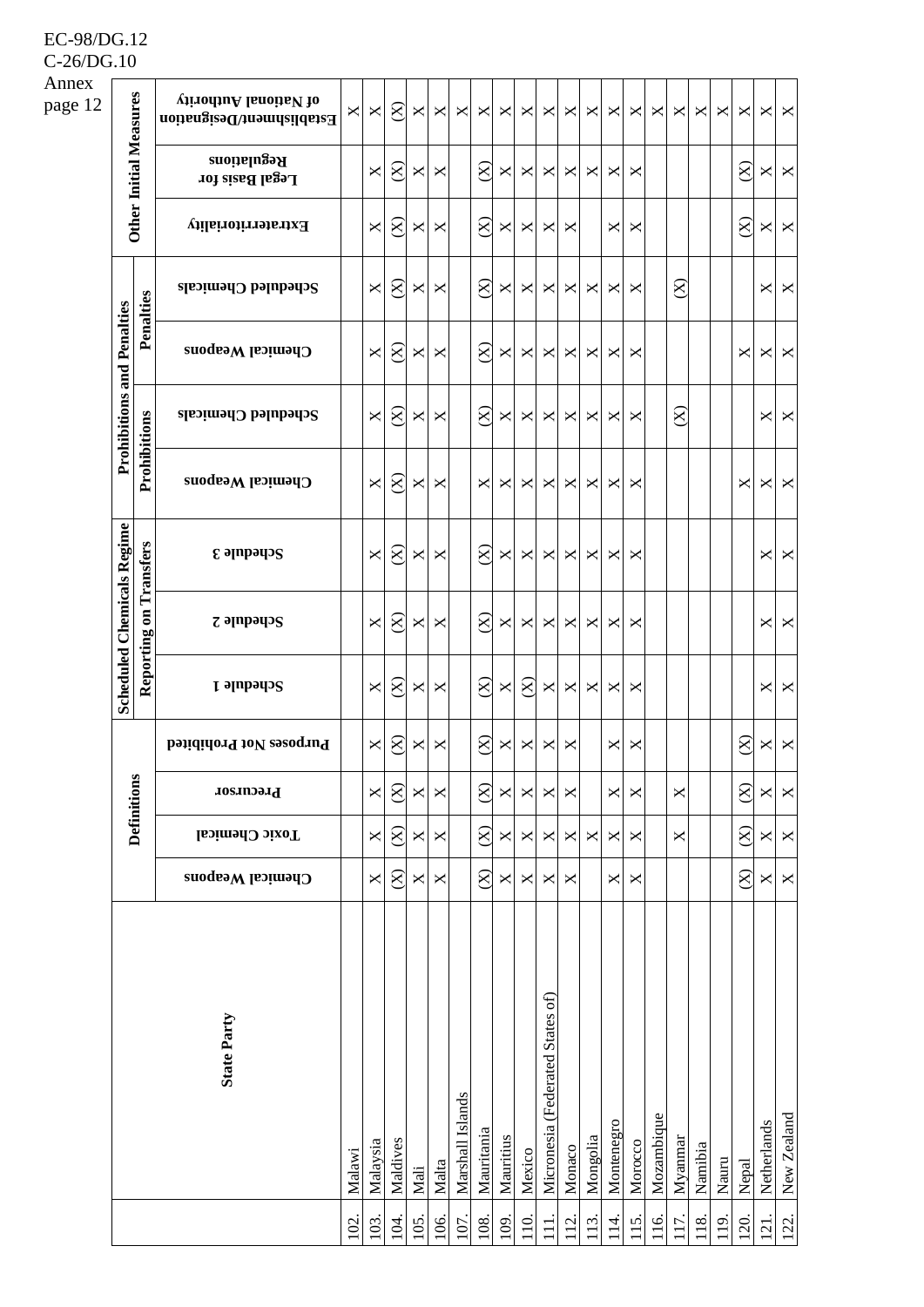| <b>Other Initial Measures</b>     |              | virodiuA lanoiiaV 10<br>Establishment/Designation | ×         |       | ×           | ×         | X               | ×      | ×    | ×        | ×                     | ×      | ×                | ×            | ×    | ×           | ×      | ×        | ×         | ×                 | ×                   | ×       | ×                  |
|-----------------------------------|--------------|---------------------------------------------------|-----------|-------|-------------|-----------|-----------------|--------|------|----------|-----------------------|--------|------------------|--------------|------|-------------|--------|----------|-----------|-------------------|---------------------|---------|--------------------|
|                                   |              | <b>Regulations</b><br>Legal Basis for             | $\otimes$ |       |             | ×         | ×               | ×      | ×    | ×        | ×                     | ×      |                  | ×            | ×    | ×           | ×      | ×        | $\times$  | ×                 | ×                   | ×       | ×                  |
|                                   |              | Extraterritoriality                               | $\otimes$ |       |             | ×         | ×               | ×      | ×    | ×        | ×                     | ×      |                  | ×            | ×    | ×           | ×      | ×        | $\times$  | ×                 | ×                   | ×       | ×                  |
|                                   |              | Scheduled Chemicals                               |           |       | $\otimes$   | ×         | ×               | ×      | ×    | ×        | ×                     | ×      |                  | ×            | ×    | ×           | ×      | ×        | $\times$  | ×                 | ×                   | ×       | ×                  |
| <b>Prohibitions and Penalties</b> | Penalties    | Chemical Weapons                                  | ×         |       | ×           | ×         | ×               | ×      | ×    | ×        | ×                     | ×      |                  | ×            | ×    |             | ×      | ×        | ×         | ×                 | ×                   | ×       | ×                  |
|                                   |              | Scheduled Chemicals                               |           |       | $8^{\circ}$ | $\times$  | ×               | ×      | ×    | ×        | ×                     | ×      |                  | ×            | ×    | ×           | ×      | ×        | $\times$  | ×                 | ×                   | ×       | ×                  |
|                                   | Prohibitions | Chemical Weapons                                  | ×         |       | ×           | ×         | ×               | ×      | ×    | ×        | ×                     | ×      |                  | ×            | ×    |             | ×      | ×        | X         | ×                 | ×                   | ×       | ×                  |
|                                   | Transfers    | $\epsilon$ ə $\mu$ pə $\eta$ s                    |           |       |             | $\otimes$ | ×               | ×      | ×    | ×        | ×                     | ×      |                  | ×            | ×    | ×           | ×      | ×        | $\times$  | ×                 | ×                   | ×       | ×                  |
| <b>Scheduled Chemicals Regime</b> | Reporting on | $z$ ə $np$ əyə $s$                                |           |       |             | $\approx$ | ×               | ×      | ×    | ×        | ×                     | ×      |                  | ×            | ×    | ×           | ×      | ×        | ×         | ×                 | ×                   | ×       | ×                  |
|                                   |              | Schedule 1                                        |           |       |             | ×         | ×               | ×      | ×    | ×        | ×                     | ×      |                  | ×            | ×    | ×           | ×      | ×        | $\times$  | ×                 | ×                   | ×       | ×                  |
|                                   |              | Purposes Not Prohibited                           |           |       |             | ×         | ×               | ×      | ×    | ×        | ×                     | ×      |                  | ×            | ×    |             | ×      | ≍        | ×         | ×                 | ×                   | ×       | ×                  |
| <b>Definitions</b>                |              | Precursor                                         |           |       |             | X         | ×               | ×      | X    | ×        | $\boldsymbol{\times}$ | ×      |                  | $\mathsf{X}$ | X    |             | X      | X        | $\otimes$ | ×                 | X                   | ×       | X                  |
|                                   |              | Toxic Chemical                                    |           |       |             | X         | ×               | X      | ×    | ×        | $\otimes$             | X      |                  | ×            | ×    |             | ×      | ×        | $\times$  | ×                 | ×                   | ×       | ×                  |
|                                   |              | Chemical Weapons                                  |           |       | ×           | X         | ×               | ×      | ×    | ×        | $\pmb{\times}$        | ×      |                  | ×            | ×    |             | ×      | ×        | X         | ×                 | ×                   | ×       | ×                  |
|                                   |              | <b>State Party</b>                                |           |       |             |           | North Macedonia |        |      |          |                       |        | Papua New Guinea |              |      |             |        |          |           | Republic of Korea | Republic of Moldova |         | Russian Federation |
|                                   |              |                                                   | Nicaragua | Niger | Nigeria     | Niue      |                 | Norway | Oman | Pakistan | Palau                 | Panama |                  | Paraguay     | Peru | Philippines | Poland | Portugal | Qatar     |                   |                     | Romania |                    |

C-26/DG.10 Annex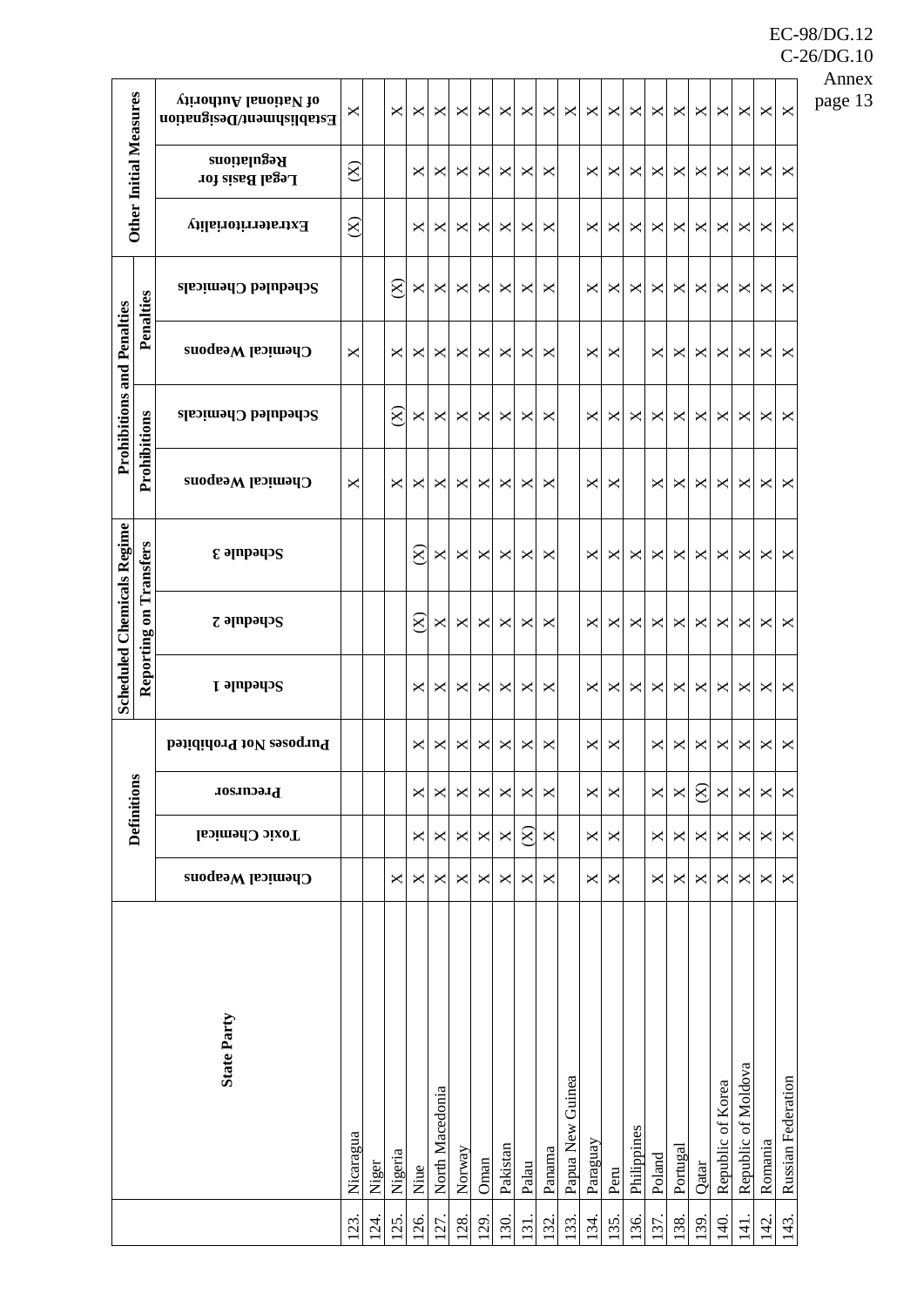| Annex   |                                   |              |                                                   |                                                                                       |                       |                |                                  |                       |            |                       |                 |                |                           |            |              |              |          |            |                 |         |              |       |                |                    |
|---------|-----------------------------------|--------------|---------------------------------------------------|---------------------------------------------------------------------------------------|-----------------------|----------------|----------------------------------|-----------------------|------------|-----------------------|-----------------|----------------|---------------------------|------------|--------------|--------------|----------|------------|-----------------|---------|--------------|-------|----------------|--------------------|
| page 14 |                                   |              | virodiuA lanoiisV to<br>Establishment/Designation | $\mathsf{X}% _{T}=\mathsf{Y}_{T}\!\left( a,b\right) ,\ \mathsf{Y}_{T}=\mathsf{Y}_{T}$ | ×                     | ×              | ×                                | ×                     | ×          | ×                     | ×               | X              | $\pmb{\times}$            | ×          | ×            | $\times$     | ×        | ×          | ×               |         | X            | ×     |                | $\times$ $\times$  |
|         | <b>Other Initial Measures</b>     |              | <b>Regulations</b><br>Legal Basis for             |                                                                                       | ×                     | ×              | ×                                | 8                     |            |                       | ×               | ×              | $\times$                  |            |              | $\times$     | ×        | ×          |                 |         | ×            | ×     | ×              |                    |
|         |                                   |              | Extraterritoriality                               |                                                                                       | ×                     | ×              | ×                                | ×                     |            |                       | ×               | ×              | $\times$                  |            |              | $\times$     | ×        | ×          |                 |         | ×            | ×     | XL             | X                  |
|         |                                   |              | $S$ cheduled Chemicals                            | $\otimes$                                                                             | ×                     | ×              | ×                                | $\otimes$             |            |                       | ×               | ×              | $\times$                  |            |              | ×            | ×        | ×          |                 |         | ×            | ×     | ×              |                    |
|         |                                   | Penalties    | Chemical Weapons                                  |                                                                                       | ×                     | ×              | ×                                | ×                     | ×          |                       | ×               | ×              | ×                         | ×          |              | ×            | ×        | ×          |                 |         | ×            | ×     |                | $\times$ $\times$  |
|         | <b>Prohibitions and Penalties</b> | Prohibitions | Scheduled Chemicals                               | $\infty$                                                                              | ×                     | ×              | ×                                | $\otimes$             |            |                       | ×               | ×              | $\times$                  |            |              | ×            | ×        | ×          |                 |         | ×            | ×     | ×              |                    |
|         |                                   |              | Chemical Weapons                                  | X                                                                                     | ×                     | ×              | ×                                | ×                     | ×          |                       | ×               | ×              | $\times$                  |            |              | X            | ×        | ×          |                 |         | ×            | ×     |                | $\times$ $\times$  |
|         |                                   | Transfers    | $\epsilon$ əlubədə $\epsilon$                     |                                                                                       | ×                     | ×              | ×                                |                       |            |                       | ×               | ×              | ×                         |            |              | ×            | ×        | ×          |                 |         | ×            | ×     | $\times$       |                    |
|         | <b>Scheduled Chemicals Regime</b> | Reporting on | $z$ ə $np$ əyə $s$                                |                                                                                       | ×                     | ×              | ×                                |                       |            |                       | ×               | ×              | $\times$                  |            |              | ×            | ×        | ×          |                 |         | ×            | ×     | ×              |                    |
|         |                                   |              | <b>Schedule 1</b>                                 |                                                                                       | ×                     | ×              | ×                                |                       |            |                       | ×               | X              | $\times$                  |            |              | $\times$     | ×        | ×          |                 |         | ×            | ×     | ×              |                    |
|         |                                   |              | Purposes Not Prohibited                           |                                                                                       | ×                     | ×              | ×                                | ×                     |            |                       | ×               | ×              | ×                         |            |              | ×            | ×        | ×          |                 |         | ×            | ×     | $\bowtie$      | $\mathsf{X}$       |
|         | <b>Definitions</b>                |              | Precursor                                         |                                                                                       | X                     | ×              | ×                                | $\times$              |            |                       | ×               |                | X                         |            |              | $\mathsf{X}$ | ×        | ×          |                 |         | X            | ×     | $\bowtie$      | X                  |
|         |                                   |              | Toxic Chemical                                    |                                                                                       | ×                     | ×              | ×                                | X                     |            |                       | ×               | X              | $\boldsymbol{\mathsf{X}}$ |            |              | X            | ×        | ×          |                 |         | ×            | ×     | ×              | X                  |
|         |                                   |              | Chemical Weapons                                  | X                                                                                     | ×                     | ×              | X                                | $\boldsymbol{\times}$ |            |                       | ×               | X              | $\boldsymbol{\mathsf{X}}$ |            |              | X            | ×        | ×          |                 |         | X            | ×     | $\Join$ $\mid$ | $\mathsf{X}$       |
|         |                                   |              | <b>State Party</b>                                | Rwanda                                                                                | Saint Kitts and Nevis | Saint Lucia    | Saint Vincent and the Grenadines | Samoa                 | San Marino | Sao Tome and Principe | Saudi Arabia    | Senegal        | Serbia                    | Seychelles | Sierra Leone | Singapore    | Slovakia | Slovenia   | Solomon Islands | Somalia | South Africa | Spain | Sri Lanka      | State of Palestine |
|         |                                   |              |                                                   | $\overline{4}$                                                                        | 45                    | $\frac{46}{5}$ | 47                               | 148.                  | 149        | $\overline{50}$       | $\overline{51}$ | $\overline{S}$ | 53.                       | 54.        | 55.          | .56          | 57.      | <b>S8.</b> | <b>SO</b>       | 160     | 161          | 162   | 163.           | 164.               |

EC-98/DG.12 C-26/DG.10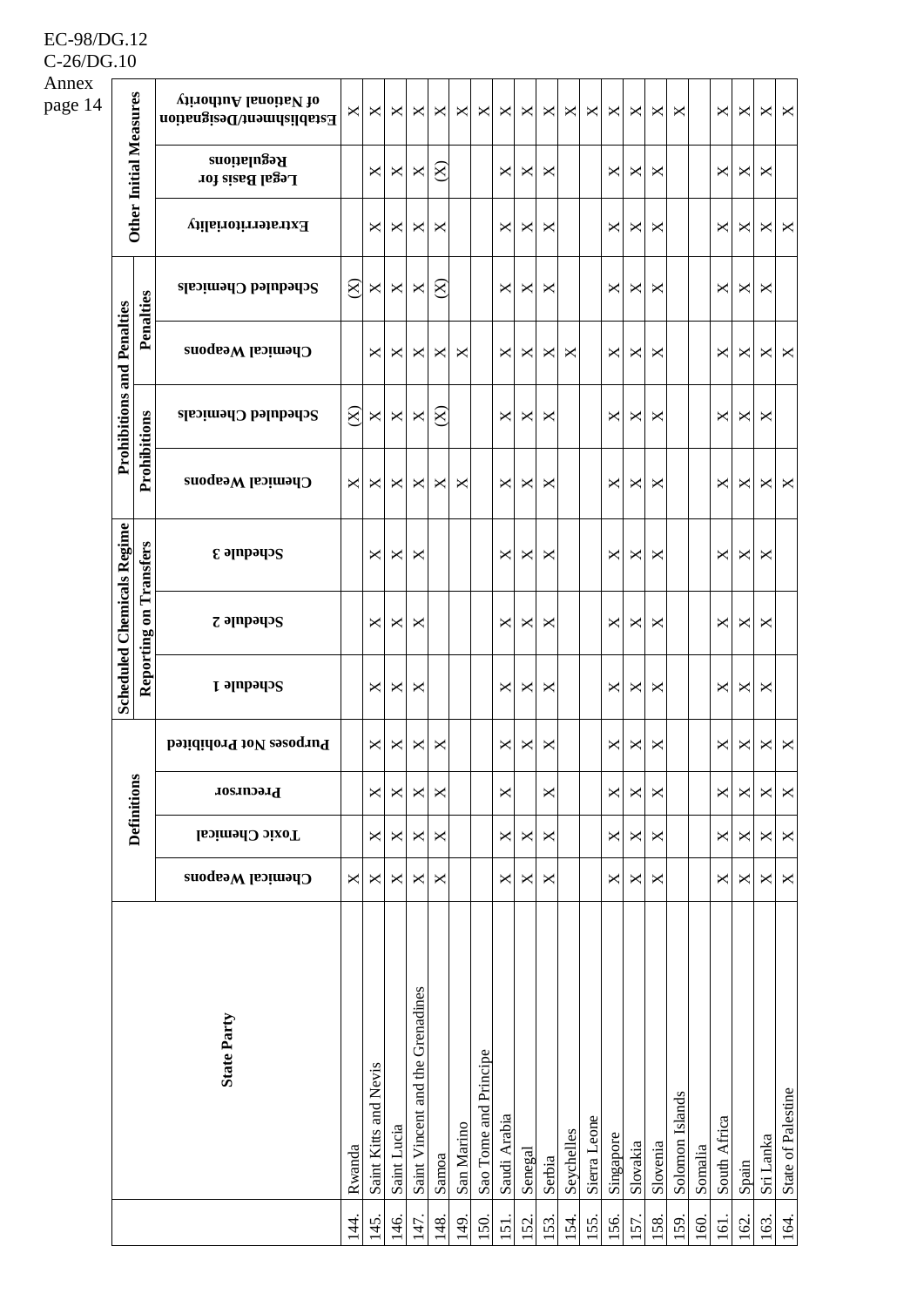|                                   |              |                                                   |     |            |        |             |                      |                     |              |                |               |         |                     |         |                       |              |        |        |                |                      |                                                         |                             |                          | Annex   |
|-----------------------------------|--------------|---------------------------------------------------|-----|------------|--------|-------------|----------------------|---------------------|--------------|----------------|---------------|---------|---------------------|---------|-----------------------|--------------|--------|--------|----------------|----------------------|---------------------------------------------------------|-----------------------------|--------------------------|---------|
| <b>Other Initial Measures</b>     |              | virodiuA lanoiisV to<br>Establishment/Designation |     | ×          | ×      | ×           | ×                    | ×                   | ×            |                | ×             | ×       | ×                   | X       | $\boldsymbol{\times}$ | ×            | ×      | ×      | ×              | ×                    | $\pmb{\times}$                                          | $\otimes$                   | $\mathsf{X}$             | page 15 |
|                                   |              | <b>Regulations</b><br>Legal Basis for             | ×   |            | ×      | ×           |                      | $\otimes$           | ×            |                |               |         |                     | ×       | ×                     | ×            |        | ×      | ×              | ×                    | $\mathsf{X}$                                            | $\widetilde{\mathbf{X}}$    | ×                        |         |
|                                   |              | Extraterritoriality                               | ×   |            | ×      | ×           |                      | $\otimes$           | ×            |                | ×             |         |                     | ×       | ×                     | ×            |        | ×      | ×              | ×                    | X                                                       | $\widetilde{\mathbf{X}}$    | ×                        |         |
| <b>Prohibitions and Penalties</b> |              | Scheduled Chemicals                               | ×   |            | ×      | ×           |                      | $\otimes$           | ×            |                | ×             |         |                     | ×       | ×                     | ×            |        | ×      | ×              | ×                    | $\times$                                                | $\widetilde{\mathbf{X}}$    | ×                        |         |
|                                   | Penalties    | Chemical Weapons                                  | ×   |            | ×ı     | ×           |                      | $\otimes$           | ×            | 8 <sup>o</sup> | ×             |         |                     | ×       | ×                     | ×            |        | ×      | ×              | ×                    | X                                                       | $\otimes$                   | ×                        |         |
|                                   |              | Scheduled Chemicals                               | ×   |            | ×      | ×           |                      | $\otimes$           | ×            |                | $\otimes$     |         |                     | ×       | ×                     | ×            |        | ×      | ×              | ×                    | ×                                                       | ×                           | $\times$                 |         |
|                                   | Prohibitions | Chemical Weapons                                  | ×   |            | ×      | ×           |                      | $\otimes$           | X            | 8 <sup>o</sup> | ×             |         |                     | ×       | ×                     | ×            |        | ×      | ×              | ×                    | X                                                       | ×                           | ×                        |         |
| <b>Scheduled Chemicals Regime</b> | Transfers    | $\epsilon$ əlubədə $\epsilon$                     | ×   |            | ×      | ×           |                      | $\otimes$           | ×            |                |               |         |                     | ×       | ×                     | ×            |        | ×      | $\times$       | ×                    | ×                                                       | ×                           | ×                        |         |
|                                   | Reporting on | $z$ ə $np$ əyə $s$                                | ×   |            | ×      | ×           |                      | $\otimes$           | ×            |                |               |         |                     | ×       | ×                     | ×            |        | ×      | ×              | ×                    | ×                                                       | ×                           | ×                        |         |
|                                   |              | Schedule 1                                        | ×   |            | ×      | ×           |                      | $\otimes$           | $\times$     |                |               |         |                     | ×       | ×                     | ×            |        | ×      | ×              | X                    | ×                                                       | ×                           | ×                        |         |
|                                   |              | Purposes Not Prohibited                           |     |            | ×      | ×           |                      | $\widehat{\otimes}$ | ×            |                | ×             |         |                     | ×       | ×                     | ×            |        | ×      | ×              | ×                    | ×                                                       | ×                           | ×                        |         |
| <b>Definitions</b>                |              | Precursor                                         | X   |            | ×      | X           |                      | $\otimes$           | $\mathsf{X}$ |                |               |         |                     | X       | $\mathsf{X}$          | $\times$     |        | X      | X              | ×                    | $\mathsf{X}$                                            | X                           | $\times$                 |         |
|                                   |              | Toxic Chemical                                    | X   |            | ×      | ×           |                      | $\otimes$           | $\mathsf{X}$ |                | $\times$      |         |                     | X       | ×                     | ×            |        | ×      | ×              | ×                    | X                                                       | X                           | ×                        |         |
|                                   |              | Chemical Weapons                                  | X   |            | ×      | ×           |                      | $\otimes$           | X            |                | $\times$      |         |                     | ×       | ×                     | ×            |        | ×      | ×              | ×                    | ×                                                       | X                           | $\times$                 |         |
| <b>State Party</b>                |              |                                                   |     | Suriname   | Sweden | Switzerland | Syrian Arab Republic | Tajikistan          | Thailand     | Timor-Leste    | $\rm T_{0g0}$ | Tonga   | Trinidad and Tobago | Tunisia | Turkey                | Turkmenistan | Tuvalu | Uganda | Ukraine        | United Arab Emirates | United Kingdom of Great Britain and<br>Northern Ireland | United Republic of Tanzania | United States of America |         |
|                                   |              |                                                   | 165 | <u>66.</u> | 167.   | 168.        | 169                  | 170                 | 171          | 172.           | 173.          | $174$ . | I75                 | 176.    | 177                   | 178.         | 179.   | 180    | $\overline{8}$ | 182                  | 183                                                     | 184                         | 185.                     |         |